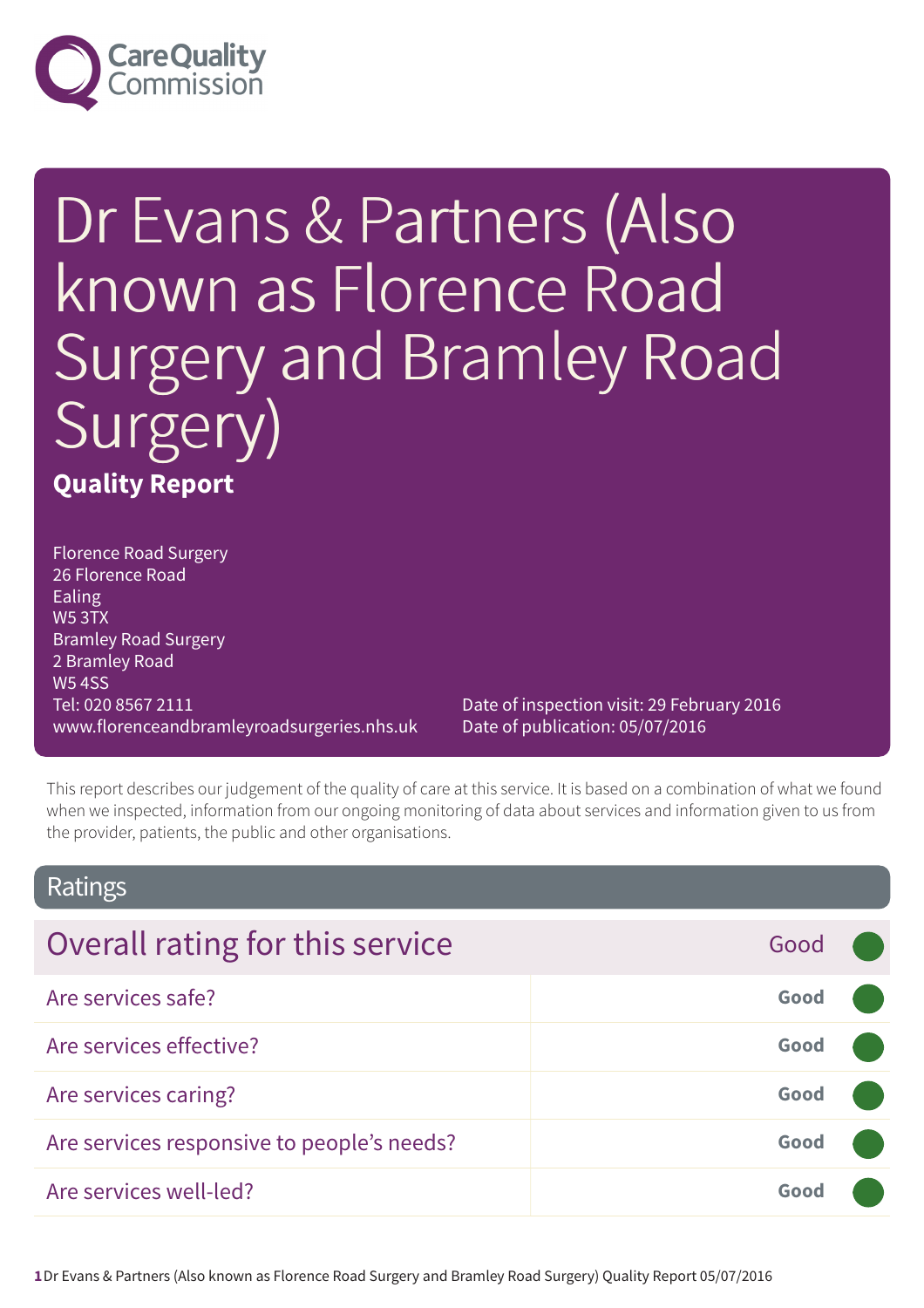### **Contents**

| Summary of this inspection<br>Overall summary<br>The five questions we ask and what we found<br>The six population groups and what we found<br>What people who use the service say |    |                                                                                                  |    |
|------------------------------------------------------------------------------------------------------------------------------------------------------------------------------------|----|--------------------------------------------------------------------------------------------------|----|
|                                                                                                                                                                                    |    | Detailed findings from this inspection                                                           |    |
|                                                                                                                                                                                    |    | Our inspection team                                                                              | 12 |
|                                                                                                                                                                                    |    | Background to Dr Evans & Partners (Also known as Florence Road Surgery and Bramley Road Surgery) | 12 |
|                                                                                                                                                                                    |    | Why we carried out this inspection                                                               | 12 |
| How we carried out this inspection                                                                                                                                                 | 12 |                                                                                                  |    |

Detailed findings 15

### Overall summary

We carried out an announced comprehensive inspection at Dr Evans & Partners which provides clinical services from two sites; Florence Road the main surgery and the branch surgery at Bramley Road, which are both situated in the London Borough of Ealing. We visited both of these locations as part of the inspection on 29 February 2016. Overall the practice is rated as good.

Our key findings across all the areas we inspected were as follows:

- There was an open and transparent approach to safety and an effective system in place for reporting and recording significant events.
	- The practice had a dedicated clinical pharmacy team that ensured robust processes in place for repeat prescription management.
- Staff assessed patients' needs and delivered care in line with current evidence based guidance. Staff had been trained to provide them with the skills, knowledge and experience to deliver effective care and treatment.
	- Patients said staff were caring, supportive, and friendly and treated them with dignity and respect.
- Information about services and how to complain was available and easy to understand. Improvements were made to the quality of care as a result of complaints and concerns.
- Patients said they found it easy to make an appointment with a named GP and there was continuity of care, with urgent appointments available the same day.
- There was a clear leadership structure and staff felt supported by management. The practice proactively sought feedback from staff and patients, which it acted on.
- The provider was aware of and complied with the requirements of the duty of candour.
- There was a strong focus on continuous learning and improvement at all levels.

We saw areas of outstanding practice:

• Clinical pharmacist expertise to support GPs in the management of patients with chronic disease and elderly patient care. Attendance by the clinical pharmacist at local nursing home ward rounds had contributed to a 91% reduction of medication errors.

The areas where the provider should make improvement are: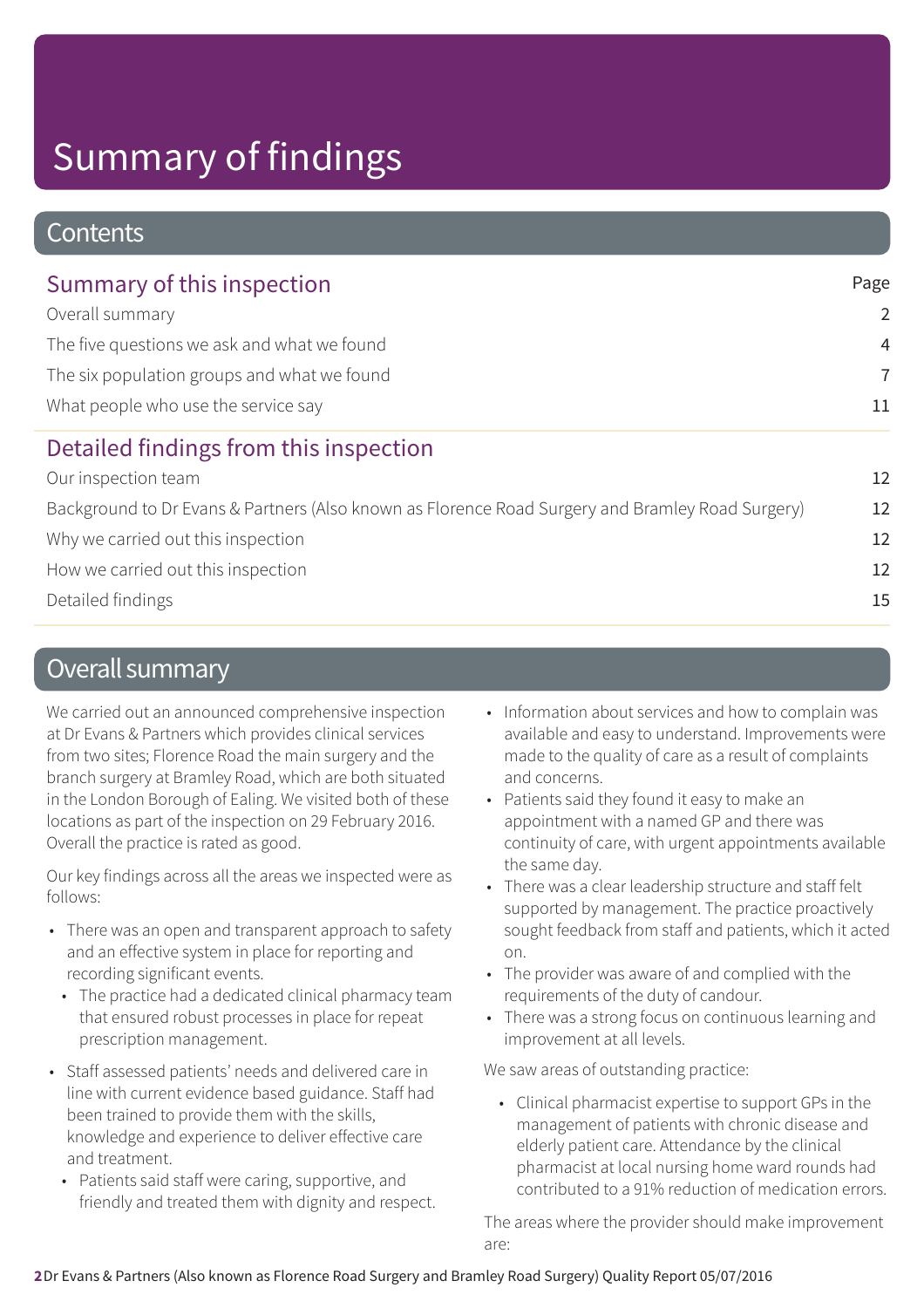- Ensure that DBS checks are completed for all staff who may be required to undertake chaperone duties.
- Ensure that fridge temperature monitoring records are complete.
- Complete annual staff appraisals for administration staff.
- Ensure administrative staff attend basic life support training in accordance with national guidance.
- Improve vaccine stock records with inclusion of expiry dates and running stock totals.
- Implement proposed procedures to identify carers to ensure they are provided with support.

### **Professor Steve Field CBE FRCP FFPH FRCGP**

#### **Chief Inspector of General Practice**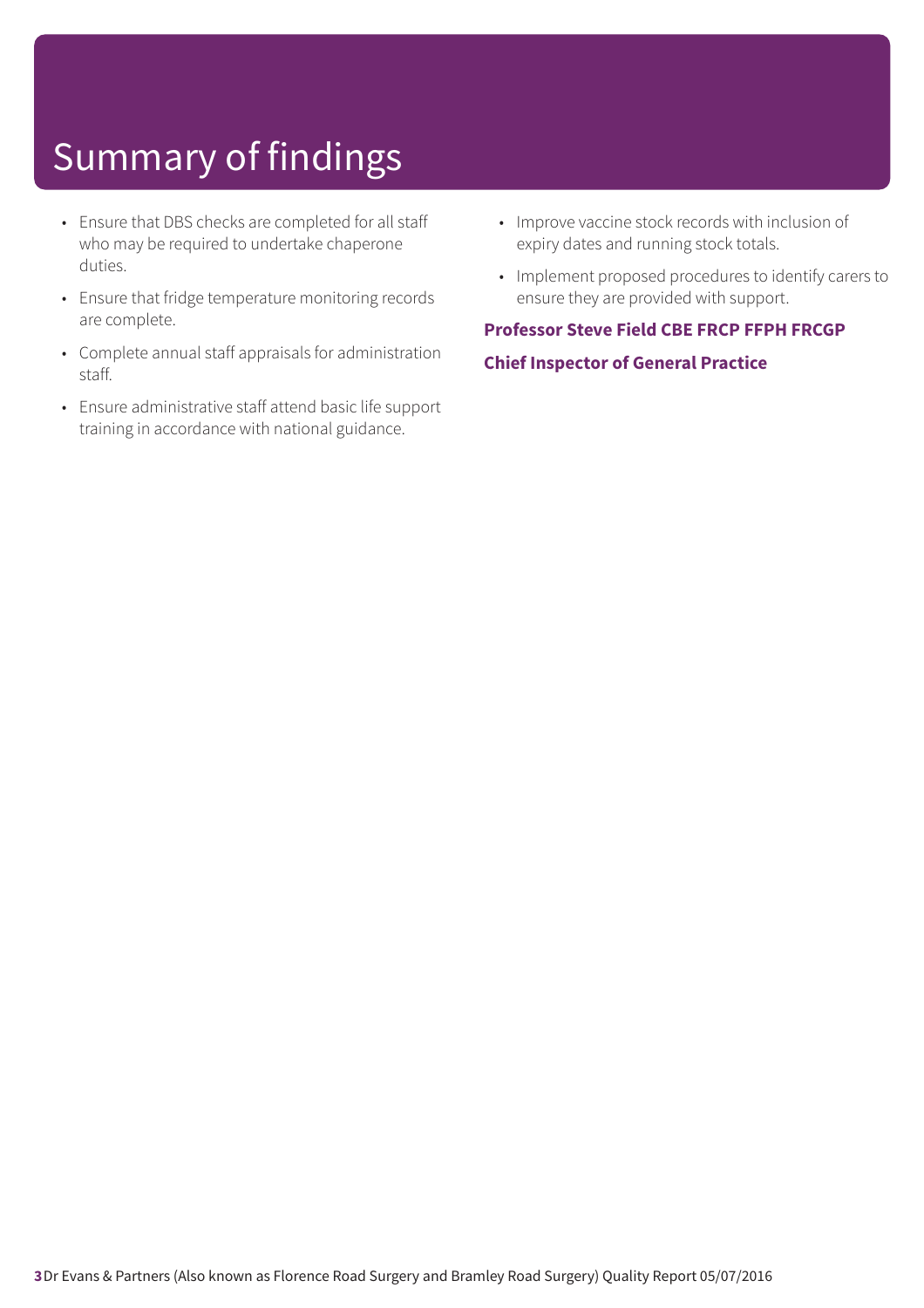### The five questions we ask and what we found

We always ask the following five questions of services.

#### **Are services safe?**

The practice is rated as good for providing safe services.

- There was an effective system in place for reporting and recording significant events.
- Lessons were shared to make sure action was taken to improve safety in the practice.
- When things went wrong patients received reasonable support, truthful information, and a written apology. They were told about any actions to improve processes to prevent the same thing happening again.
- The practice had clearly defined and embedded systems, processes and practices in place to keep patients safe and safeguarded from abuse.
- Risks to patients were assessed and well managed including, health and safety, Infection control and medical emergencies.
- The practice had a dedicated clinical pharmacy team that ensured robust processes in place for repeat prescription management.

#### **Are services effective?**

The practice is rated as good for providing effective services.

- Data from the Quality and Outcomes Framework (QOF) showed patient outcomes were at or above average compared to the national average.
- Staff assessed needs and delivered care in line with current evidence based guidance.
- The practice had a programme of clinical audit included three completed cycle audits that demonstrated quality improvement.
- Staff had the skills, knowledge and experience to deliver effective care and treatment.
- Staff worked with other health care professionals to understand and meet the range and complexity of patients' needs.

#### **Are services caring?**

The practice is rated as good for providing caring services.

- Data from the national GP patient survey showed the practice was at or above average for its satisfaction scores on consultations with GPs and nurses.
- Patients said staff were caring, supportive, and friendly and treated them with dignity and respect.

**Good –––**

**Good –––**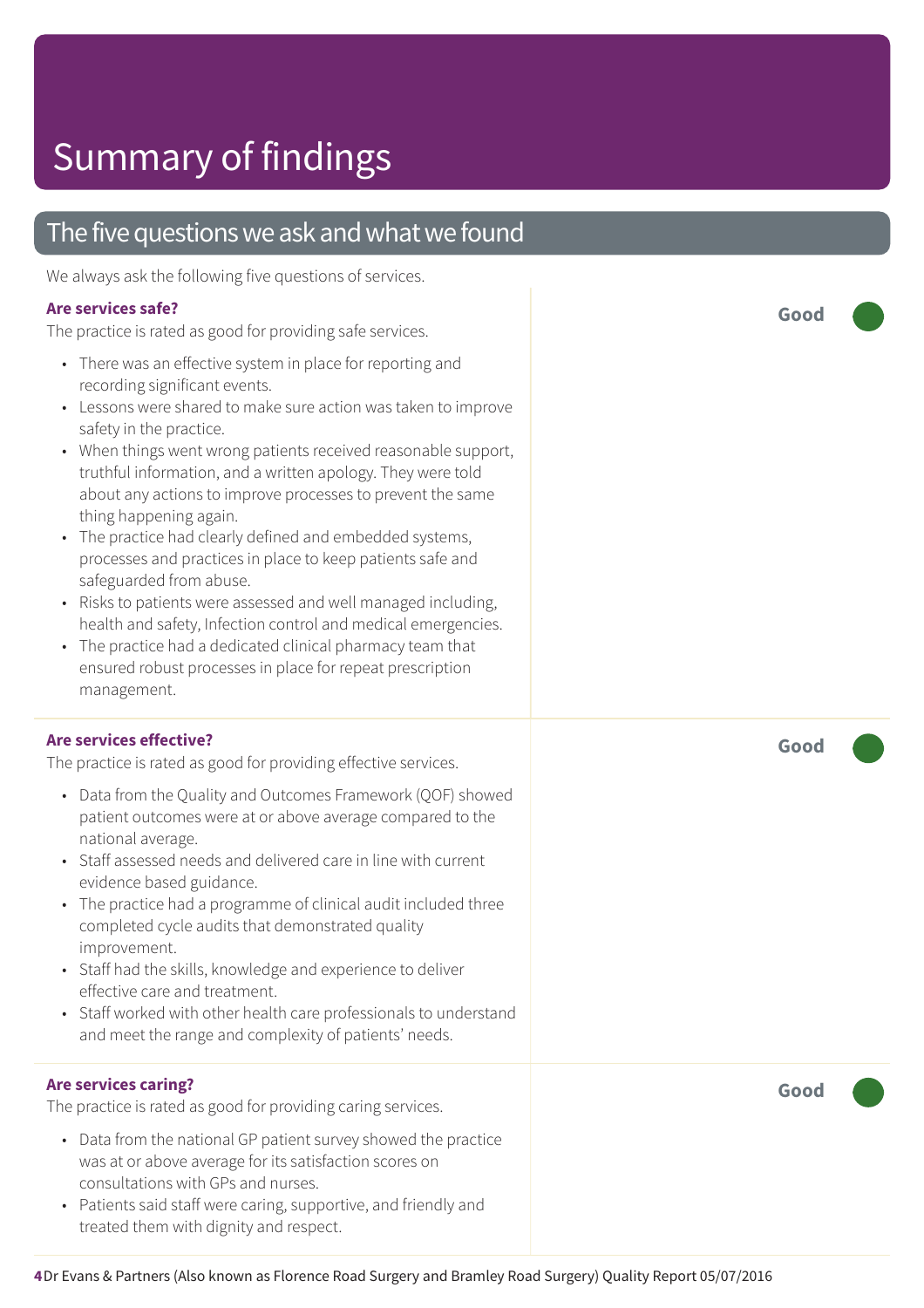- Information for patients about the services available was easy to understand and accessible.
- We saw staff treated patients with kindness and respect, and maintained patient and information confidentiality.

#### **Are services responsive to people's needs?**

- Practice staff reviewed the needs of its local population and engaged with the NHS England Area Team and Clinical Commissioning Group to secure improvements to services where these were identified. For example, the practice had assisted with the national development of the clinical pharmacist role in General Practice pilot and had won funding for Ealing GP federation to mobilise the initiative across the whole CCG.
- The practice worked closely with other organisations and with the local commumity in planning how services were provided to ensure they met patients needs. For example, the practice provided clinical facilities for annual screening of cardiac risk in the young for patients registered at the practice and from the wider Ealing community.
- Patients said they found it easy to make an appointment with a named GP and there was continuity of care, with urgent appointments available the same day.
- Information about how to complain was available and easy to understand and evidence showed the practice responded quickly to issues raised. Learning from complaints was shared with staff.

#### **Are services well-led?**

The practice is rated as good for being well-led.

- The practice had a clear vision and strategy to deliver high quality care and promote good outcomes for patients. Staff were clear about the vision and their responsibilities in relation to it.
- There was a clear leadership structure and staff felt supported by management. The practice had a number of policies and procedures to govern activity and held regular governance meetings.
- There was an overarching governance framework which supported the delivery of the strategy and good quality care. This included arrangements to monitor and improve quality and identify risk.

**Good –––**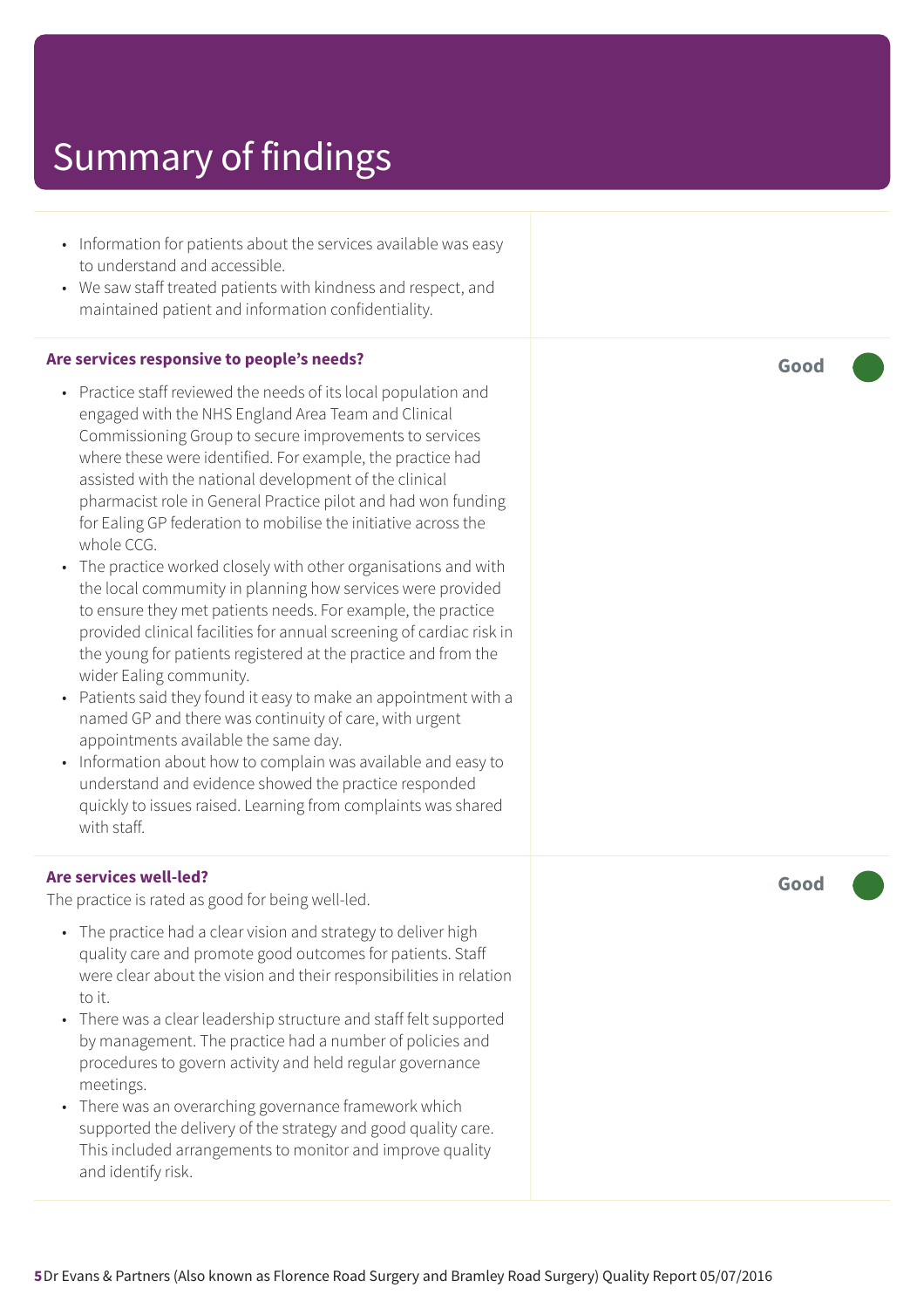- The provider was aware of and complied with the requirements of the duty of candour. The partners encouraged a culture of openness and honesty. The practice had systems in place for notifiable safety incidents and ensured this information was shared with staff to ensure appropriate action was taken.
- The practice proactively sought feedback from staff and patients, which it acted on. The patient participation group was active.
- There was a strong focus on continuous learning and improvement at all levels. For example, the clinical pharmacy team employed by the practice was responsible for the management of repeat prescriptions and as a result had significantly reduced administration workloads for GPs. Attendance by the clinical pharmacist at local nursing home ward rounds had contributed to a 91% reduction of medication errors.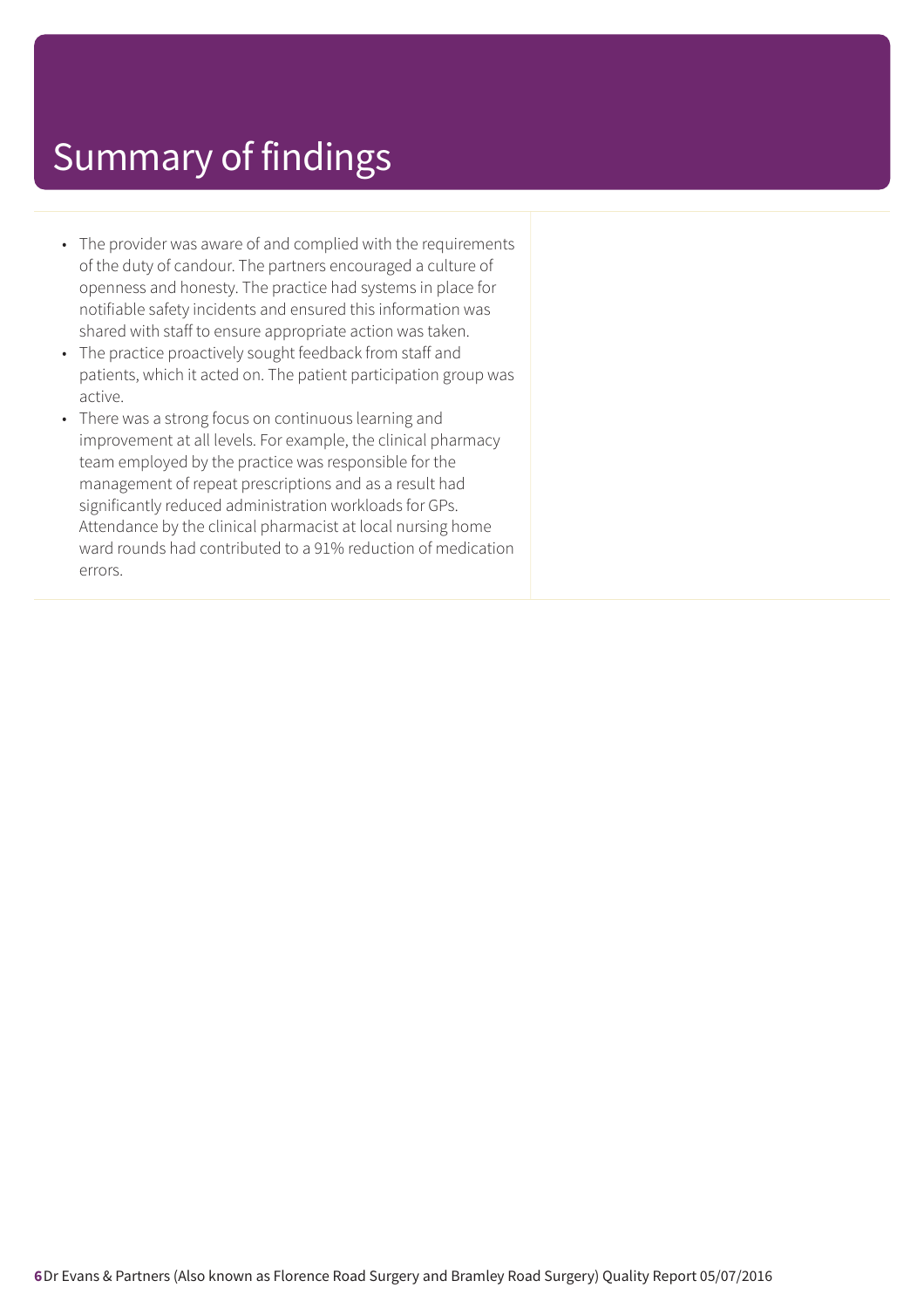### The six population groups and what we found

We always inspect the quality of care for these six population groups.

#### **Older people**

The practice is rated as good for the care of older people

- The practice offered proactive, personalised care to meet the needs of the older people in its population. All patients had a named GP to co-ordinate care.
- The practice was responsive to the needs of older people, and offered home visits for patients unable to attend the practice due to illness or immobility, including nurse led anticoagulation testing and flu vaccinations.
- The practice made use of local transport services to improve access to the surgery for older patients.
- There were weekly appointments available with the clinical pharmacist for medication reviews for older patients with complex medication needs and polypharmacy.
- The practice provided comprehensive services to a local nursing home for patients with complex needs. They conducted twice weekly joint ward rounds with a named GP for continuity of care and the practice clinical pharmacist. The clinical pharmacist provided medication review and advice for patients receiving medications through . The practice also provided services to two other local nursing homes with weekly visits by a GP. Since the inception of this service there had been a 91% decrease in prescribing errors.
- The practice held regular multi-disciplinary team meetings with the community nursing team to discuss the needs of older patients with complex medical needs and update care plans.
- The practice used risk stratification tools to identify older patients at high risk of hospital admission and invited them for review to create and update integrated care plans aimed at reducing this risk.

#### **People with long term conditions**

The practice is rated as good for the care of people with long-term conditions.

- The practice offered nurse led chronic disease management clinics and all patients were invited for annual review.
- Data from the Quality Outcome Framework for 2014/2015 showed the practice was performing in line with local and national averages for scores in chronic disease management.

**Good –––**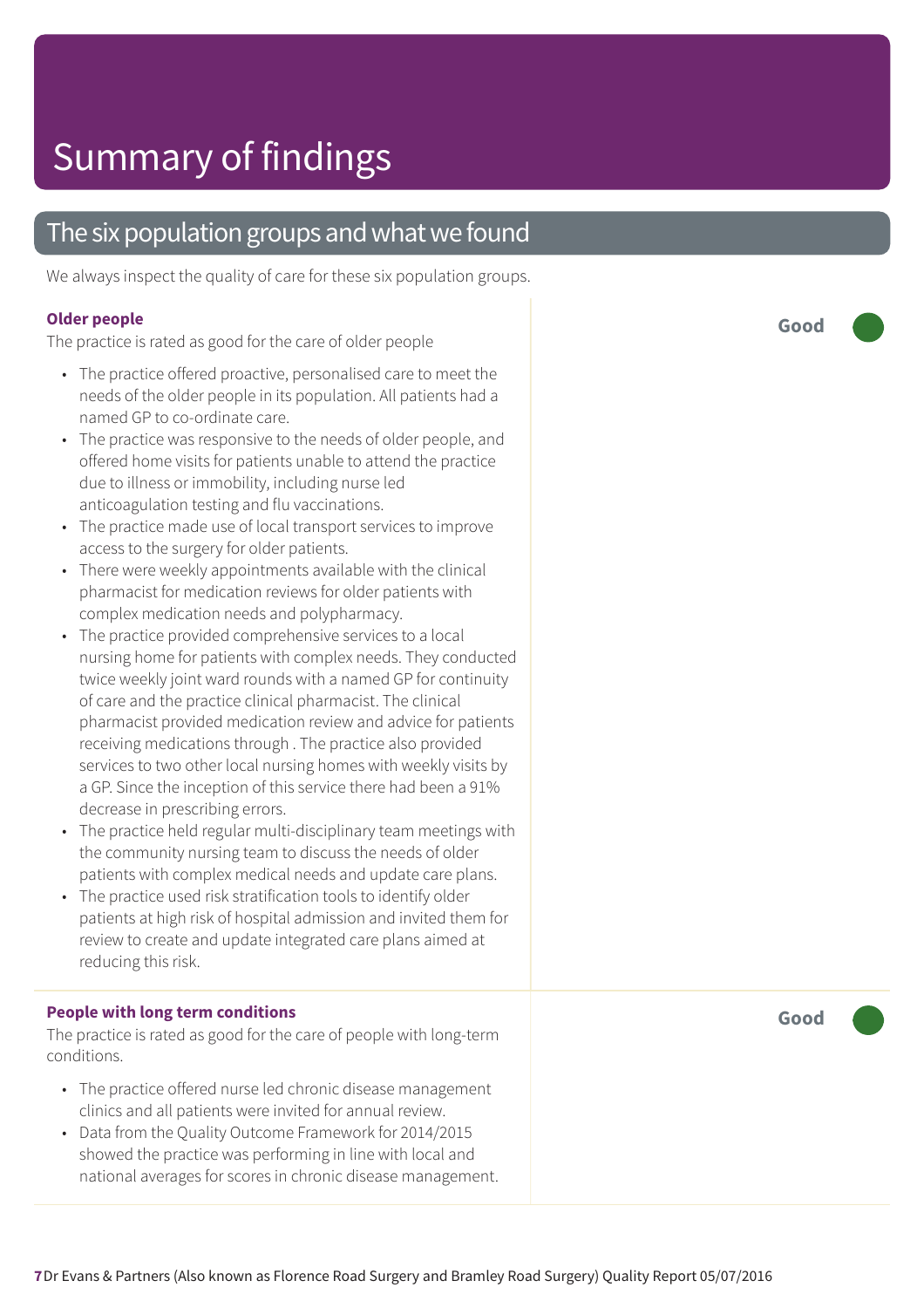- Patients with newly diagnosed chronic conditions at routine health checks were reviewed promptly by the appropriate GP for education and introduction to disease monitoring.
- Home visits were available for patients unable to attend the practice due to illness or immobility, including nurse led anticoagulation testing and flu vaccinations.
- There were weekly appointments available with the clinical pharmacist for medication review for patients with complex medication needs and polypharmacy.
- The practice offered in-house electrocardiograms (ECGs) and 24 hour blood pressure monitoring.
- The practice held regular multi-disciplinary team meetings with the community nursing team to discuss the needs of patients with complex medical needs and update care plans.

#### **Families, children and young people**

The practice is rated as good for the care of families, children and young people.

- There was a named lead for safeguarding children, staff had received role appropriate child protection training and understood their responsibilities to raise concerns. The practice held regular safe guarding meetings with the health visitor team to discuss patients on the safeguarding list and identify children at risk.
- Dedicated appointments were available for children including after school hours slots.
- The clinical pharmacist provided advice on paediatric medicine doses when required.
- Paediatric phlebotomy services were available for children aged five to fifteen years old at Bramley Road Surgery.
- The practice had a policy to refer all children for specialist opinion if they had consulted on three occasions within a short period of time.
- The practice offered childhood immunisations in line with national guidance and uptake rates were comparable to national averages.
- GP and nurse led contraception services were available, including insertion of intra-uterine contraceptive devices and implants.
- The practice provided clinical facilities for annual screening for cardiac risk in the young for patients registered at the practice and from the wider Ealing community.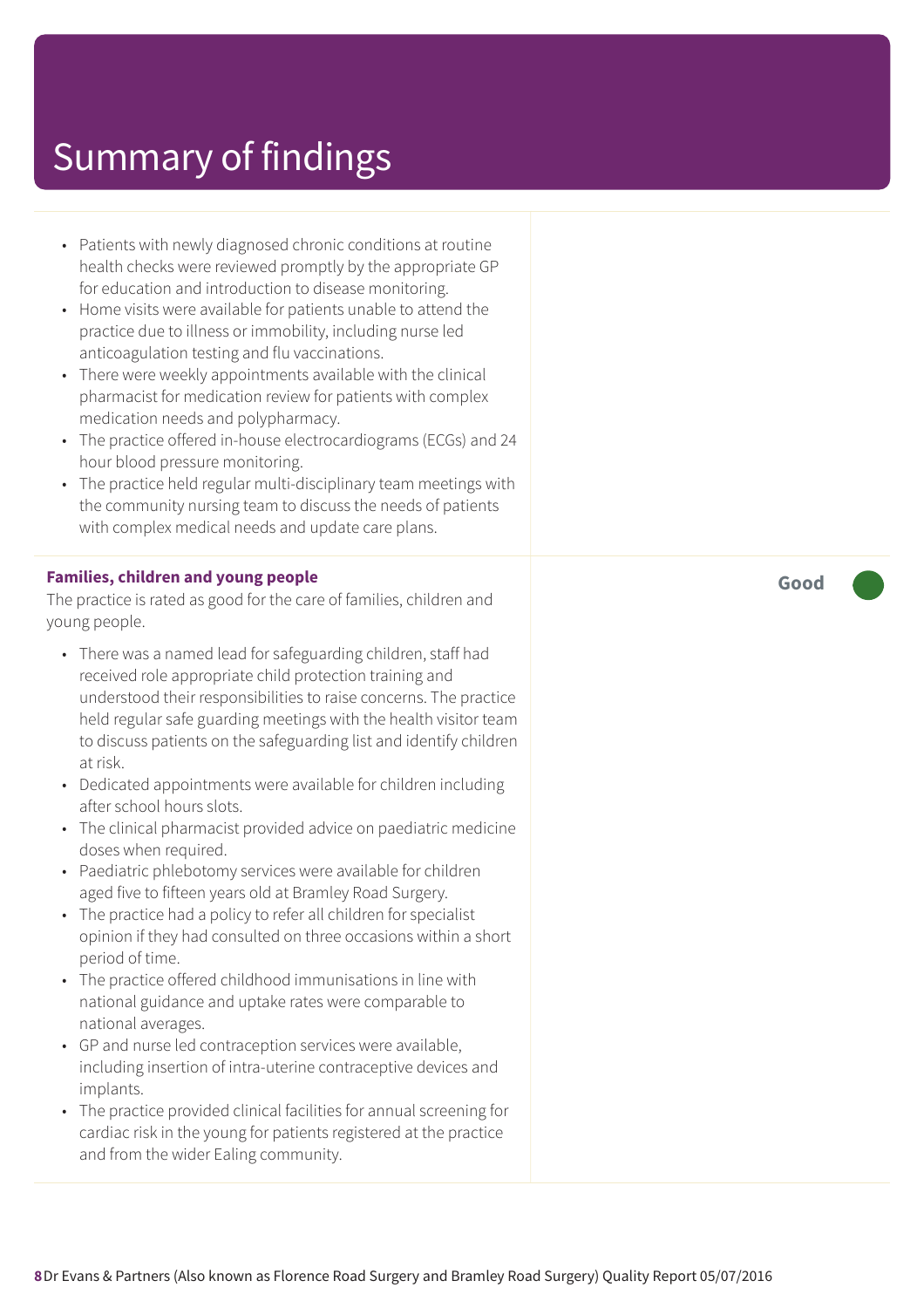#### **Working age people (including those recently retired and students)**

The practice is rated as good for the care of working-age people (including those recently retired and students).

- The practice offered extended hour appointments for patients unable to attend during normal working hours. Daily telephone GP consultations were also available.
- There was the facility to book appointments and request repeat prescriptions online.
- There were dedicated appointment slots three times a week for local students from the university that could be booked through the student welfare service or by the patient directly. The practice had worked with the local University of West London to offer medical advice and support. For example, one of the GPs had been involved in producing guidelines during the Ebola crisis as there were a large number of overseas students from areas at high risk.
- Patients were able to receive travel vaccinations available on the NHS as well as those only available privately.
- The practice offered new patient and NHS Health checks and any issues identified at these checks were followed up on appropriately.
- There was a Health Care Assistant led smoking cessation service available on Saturday mornings.

#### **People whose circumstances may make them vulnerable**

The practice is rated as good for the care of people whose circumstances may make them vulnerable.

- There was a named lead for safeguarding vulnerable adults and staff had received training and were aware of their responsibilities to raise concerns.
- Double appointments were available for vulnerable patients and those who required an interpreter.
- Patients with learning disabilities were invited for annual review at dedicated joint GP and nurse led clinics.
- The practice provided primary medical care to patients in a local women's refuge and provided care of asylum seekers and young people in supported accommodation at a local hostel.
- The practice list was open to patients with no fixed address to register and access medical services.
- The practice held bi-weekly alcohol and substance misuse clinics for patients requiring support with these issues.

**Good –––**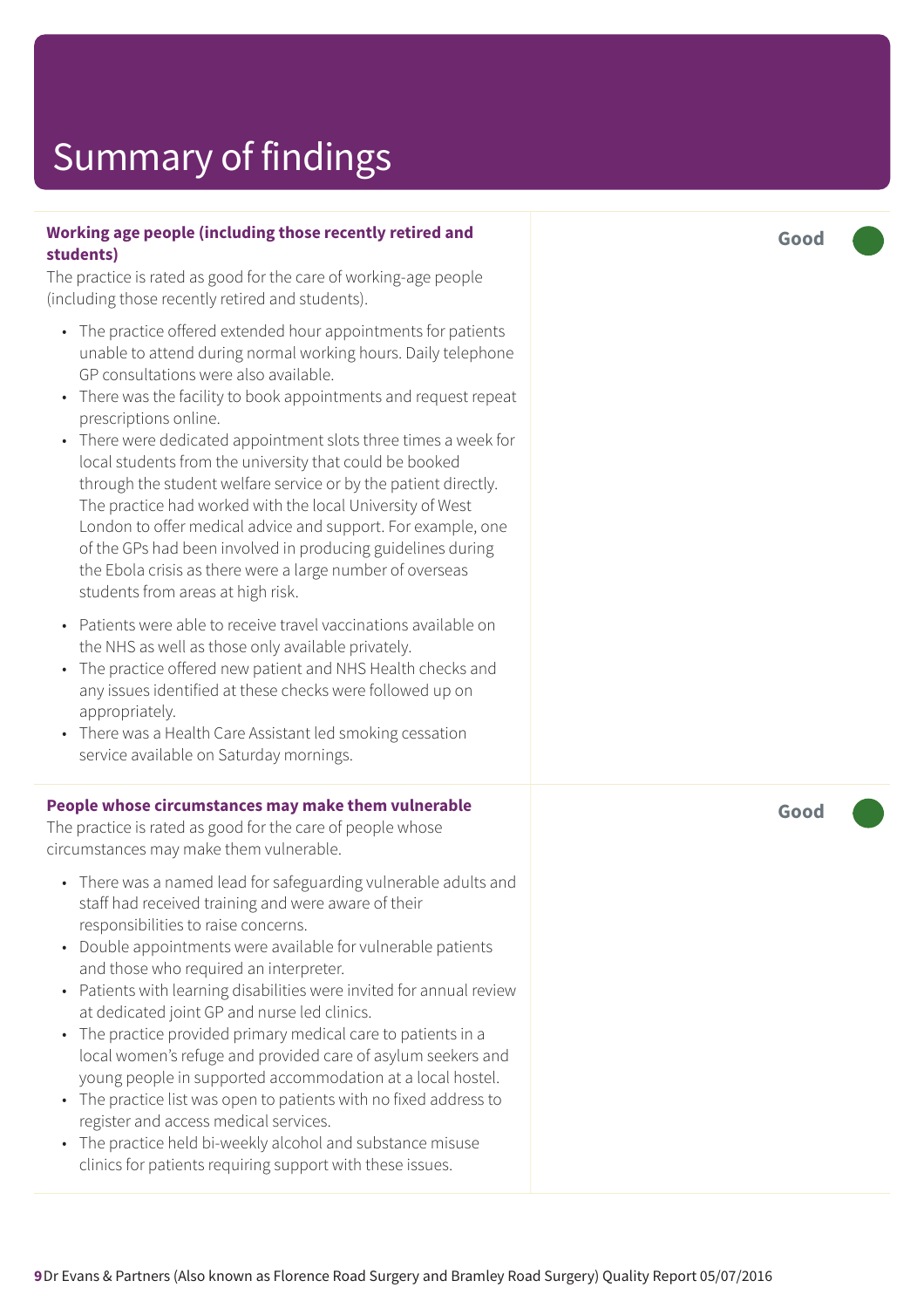#### **People experiencing poor mental health (including people with dementia)**

The practice is rated as good for the care of people experiencing poor mental health (including people with dementia).

- The practice had engaged with the Shifting Settings of Care scheme to support patients experiencing poor mental health transferring from secondary care to community mental health services. The practice worked with the Primary Mental Health Worker to support these patients in the community.
- GPs had daily access to the local psychiatric liaison consultant lead advice line for support when managing patients experiencing poor mental health.
- The practice opportunistically screened patients for dementia and referred on to local memory services where appropriate.
- Quality Outcome Framework data from 2014/2015 showed the practice was performing in line or above national averages for mental health indicators.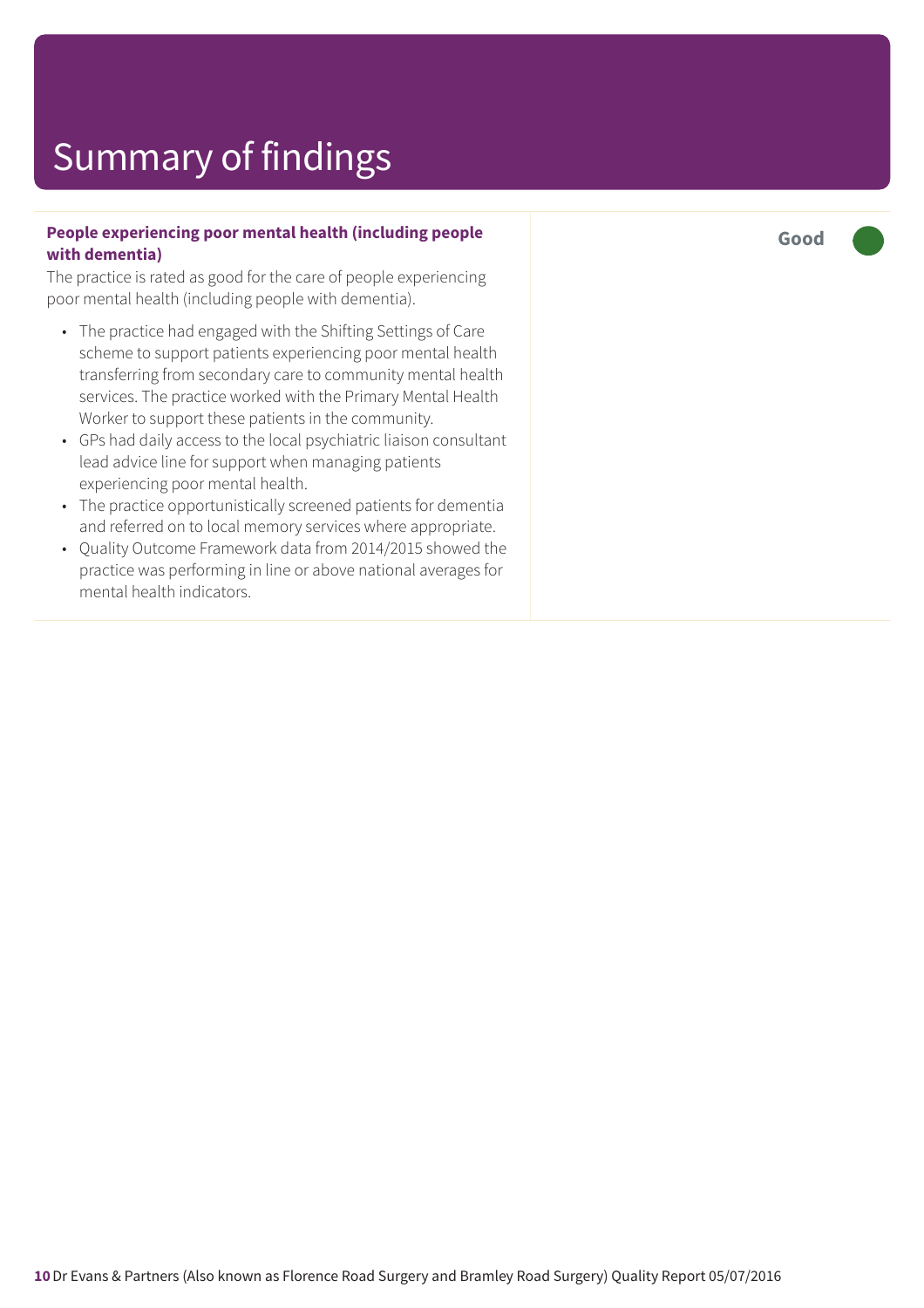### What people who use the service say

The national GP patient survey results were published on January 2016. The results showed the practice was performing in line with local and national averages. Three hundred and sixty nine survey forms were distributed and 97 were returned. This represented 0.6% of the practice's patient list.

- 71% of patients found it easy to get through to this practice by phone compared to the CCG average of 69% and the national average of 73%.
- 89% of patients were able to get an appointment to see or speak to someone the last time they tried compared to the CCG average of 79% and the national average of 85%.
- 85% of patients described the overall experience of this GP practice as good compared to the CCG average of 78% and the national average of 85%.

• 83% of patients said they would recommend this GP practice to someone who has just moved to the local area compared to the CCG average of 69% and the national average of 78%.

As part of our inspection we also asked for CQC comment cards to be completed by patients prior to our inspection. We received 28 comment cards which were mostly positive about the standard of care received. Comments described staff as helpful, caring, supportive and polite and the environment as clean, tidy and hygienic. The four negative comment cards received described long waiting times to be seen and issues with customer service from reception staff.

We spoke with two patients during the inspection. Both patients said they were satisfied with the care they received and thought staff were approachable, sensitive and caring.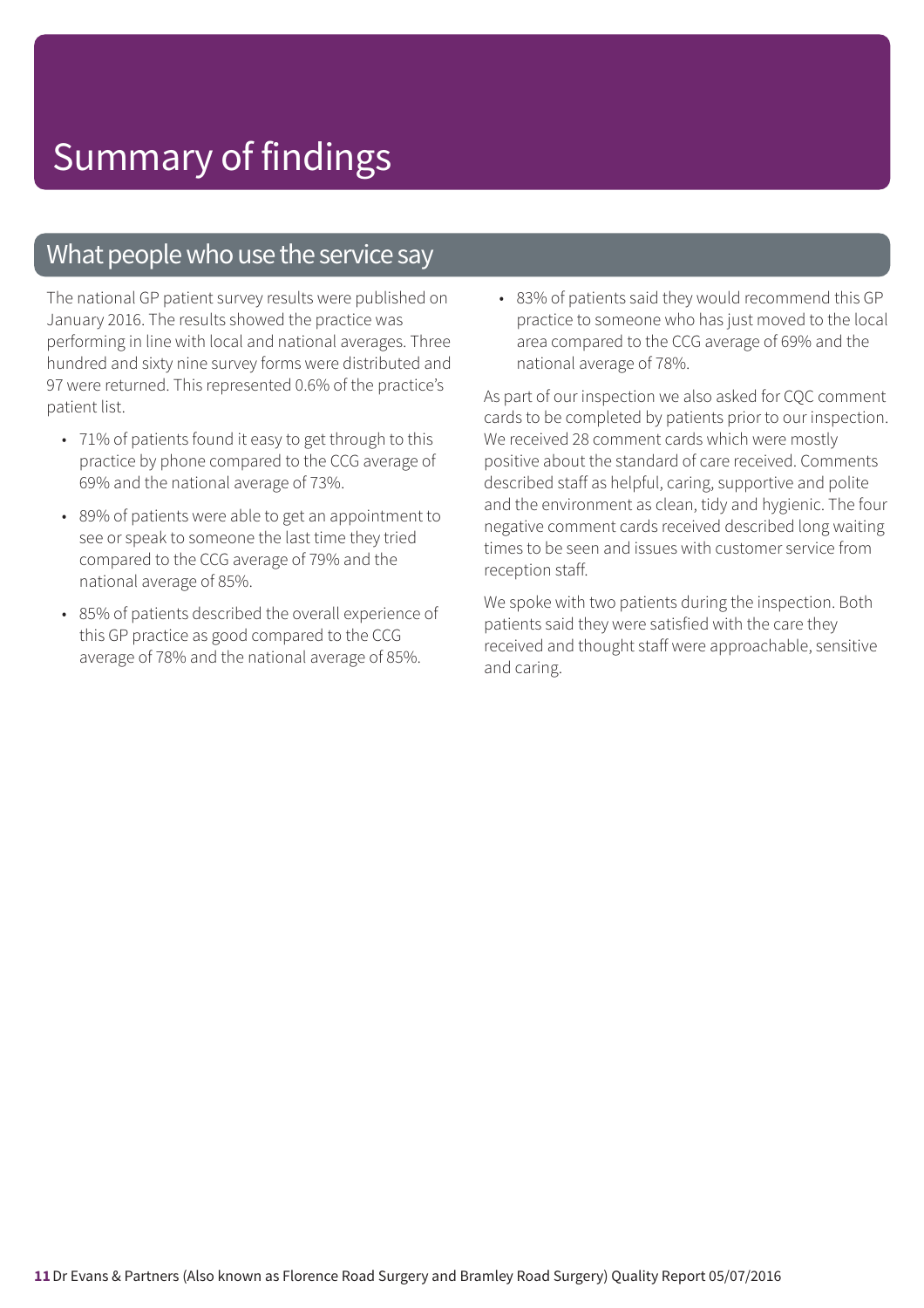

# Dr Evans & Partners (Also known as Florence Road Surgery and Bramley Road Surgery) **Detailed findings**

### Our inspection team

#### **Our inspection team was led by:**

Our inspection team was led by a CQC Lead Inspector**.** The team included a GP specialist adviser, two additional CQC inspectors, a practice nurse specialist adviser and a practice manager specialist adviser.

### Background to Dr Evans & Partners (Also known as Florence Road Surgery and **Bramley Road Surgery)**

Dr Evans and Partners is a well-established GP practice based in two separate sites; the main surgery at Florence Road and the branch surgery at Bramley Road which are both situated within the London Borough of Ealing. Registered patients can access either surgery. The practice lies within the administrative boundaries of Ealing Clinical Commissioning Group (CCG) which is part of North West London Healthcare. The practice is a member of South Central Ealing GP network within Ealing GP Federation of seven GP networks and 79 GP practices. The practice

provides primary medical services to approximately 15,900 patients across both practice sites and holds a core General Medical Services Contract and Directed Enhanced Services Contracts.

The main surgery at Florence Road is situated close to Ealing Common and Ealing Broadway with the premises owned by three of the GP partners. The building is a converted Victorian four storey semi-detached house with ten consulting rooms spread across three floors with lift access between the basement and the ground floor. The reception and waiting area are located on the ground floor with wheelchair access to the entrance of the building. Bramley Road Surgery is situated in South Ealing with the premises leased from a former GP provider. The building is a converted 1930's end of terrace house with three consultation rooms, reception and waiting area all situated on the ground floor with wheelchair access. Both surgeries have good transport links by bus and rail services and car parking is available off site.

Florence Road Surgery is approved as a training practice and hosts two male GP registrars. The practice also provides training for medical students.

The practice population is ethnically diverse and there is a wide social mix of patients residing in a variety of housing accommodation. Due to population mobility in the area the practice experiences a high volume of new registrations. There is a higher than the national average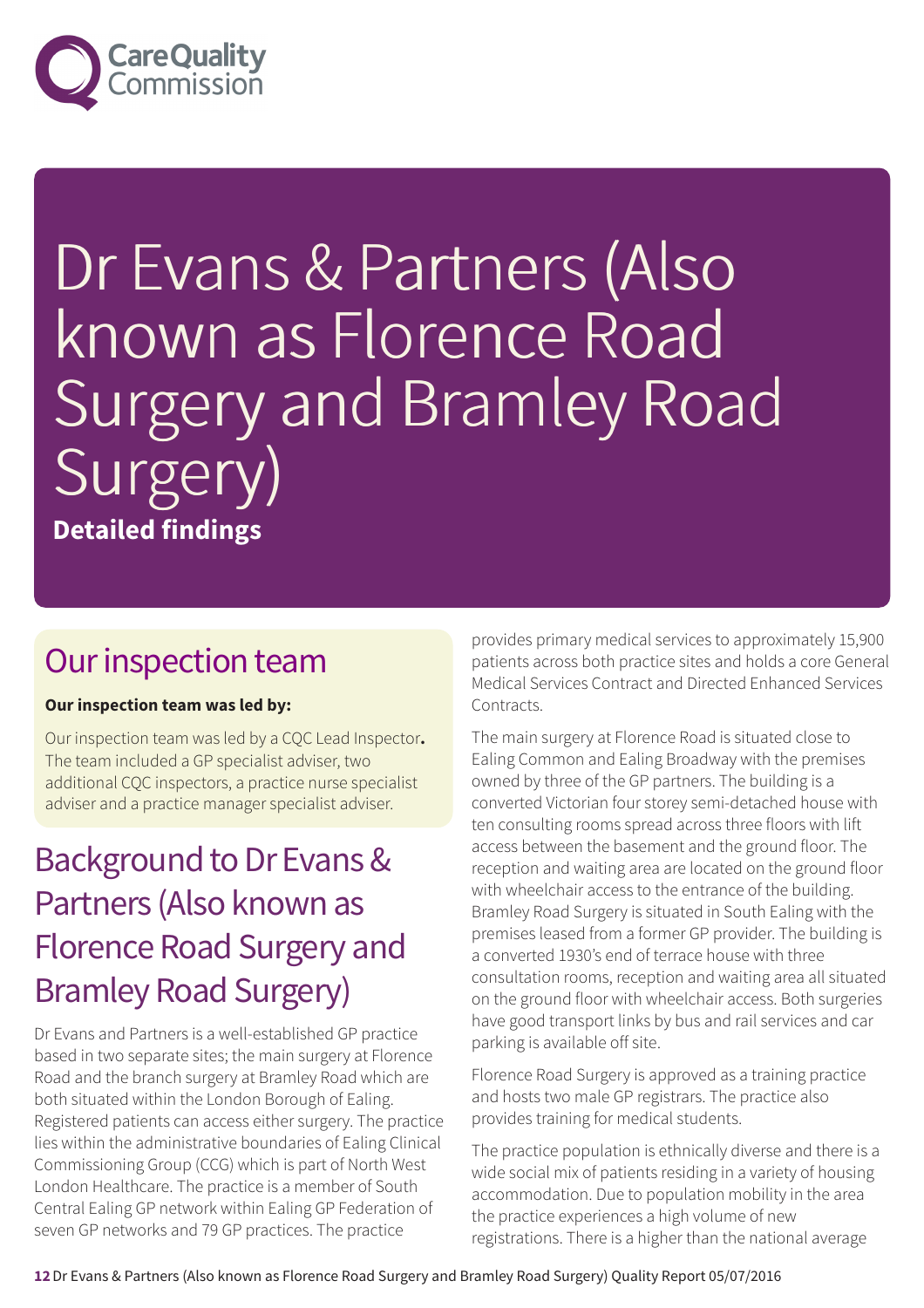## Detailed findings

number of patients between 25 and 44 years of age and a lower than the national average number of older patients between 65 and 85 years plus. The practice area is rated in the fourth lest deprived decile of the national Index of Multiple Deprivation (IMD). People living in more deprived areas tend to have greater need for health services.

The practice is registered with the Care Quality Commission to provide the regulated activities of diagnostic & screening procedures, family planning, maternity & midwifery services, surgical procedures and treatment of disease disorder & injury.

The practice team comprises of three male GP partners, two female GP partners, two female salaried GPs, one male salaried GP who collectively work a total of 52 clinical sessions per week and two male GP registrars. They are supported by one full time nurse practitioner prescriber, one full time practice nurse, one part time practice nurse, three healthcare assistants, phlebotomist, practice manager, administration manager, reception manager, 15 administration staff and 11 receptionists/GP personal assistants. A prescribing clinical pharmacist and two pharmacy technicians are sub-contacted by the practice.

Florence Road Surgery opening hours are 8.00am to 6.30pm Monday to Friday. The practice is closed for lunch between 12.30pm and 1.30pm. Appointment times are from 8.00am to 12.20pm and 4.00pm to 6.30pm Monday to Friday. Extended hours are offered for pre-booked appointments from 7.30am to 8.00am and 6.30pm to 8.30pm on Tuesday and 7.30am to 8.00am on Wednesday. There are dedicated same day and pre-bookable appointment slots for adults and children under 16 years of age Monday to Friday. Nurse triage appointments are available daily from 8.00am to 12.30pm.

Bramley Road Surgery opening hours are 8.00am to 6.30pm Monday to Friday. The practice is closed for lunch between 12.30pm and 1.30pm. Appointment times are from 8.00am to 12.20pm and 4.00pm to 6.30pm Monday to Friday. Extended hours are offered for pre booked appointments from 6.30pm to 8.00pm on Monday and Thursday and from 8.00am to 12.00pm on Saturday. There are dedicated same day and pre-bookable appointment times for adults and children under 16 years of age Monday to Friday.

The out of hours services are provided by an alternative provider. The details of the out-of-hours service are communicated in a recorded message accessed by calling the practice when it is closed and on the practice website.

The practice provides a wide range of services including chronic disease management, antenatal and postnatal care and over 75's health checks. The practice also provides health promotion services including, cervical screening, childhood immunisations, contraception and family planning.

### Why we carried out this inspection

We carried out a comprehensive inspection of this service under Section 60 of the Health and Social Care Act 2008 as part of our regulatory functions. The inspection was planned to check whether the provider is meeting the legal requirements and regulations associated with the Health and Social Care Act 2008, to look at the overall quality of the service, and to provide a rating for the service under the Care Act 2014.

### How we carried out this inspection

Before visiting, we reviewed a range of information we hold about the practice and asked other organisations to share what they knew. We carried out an announced visit on 29 February 2016 and visited both Florence Road and Bramley Road sites. During our visit we:

- Spoke with a range of staff, including GPs, practice nurses, pharmacy team, practice manager and administration staff and spoke with patients who used the service.
- Observed how patients were being cared for and talked with carers and/or family members
- Reviewed an anonymised sample of the personal care or treatment records of patients.
- Reviewed comment cards where patients and members of the public shared their views and experiences of the service.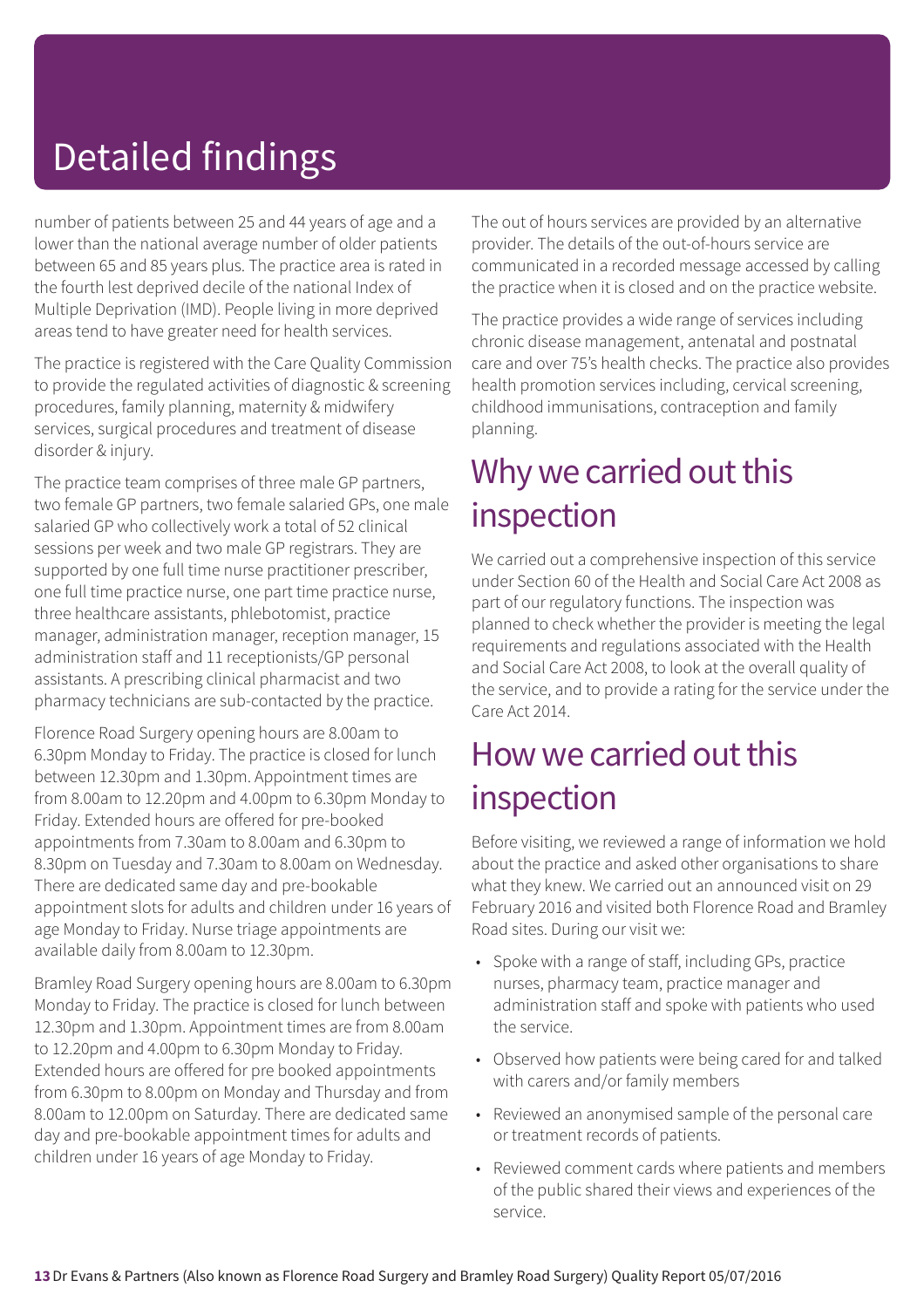## Detailed findings

To get to the heart of patients' experiences of care and treatment, we always ask the following five questions:

- Is it safe?
- Is it effective?
- Is it caring?
- Is it responsive to people's needs?
- Is it well-led?

We also looked at how well services were provided for specific groups of people and what good care looked like for them. The population groups are:

• Older people

- People with long-term conditions
- Families, children and young people
- Working age people (including those recently retired and students)
- People whose circumstances may make them vulnerable
- People experiencing poor mental health (including people with dementia).

Please note that when referring to information throughout this report, for example any reference to the Quality and Outcomes Framework data, this relates to the most recent information available to the CQC at that time.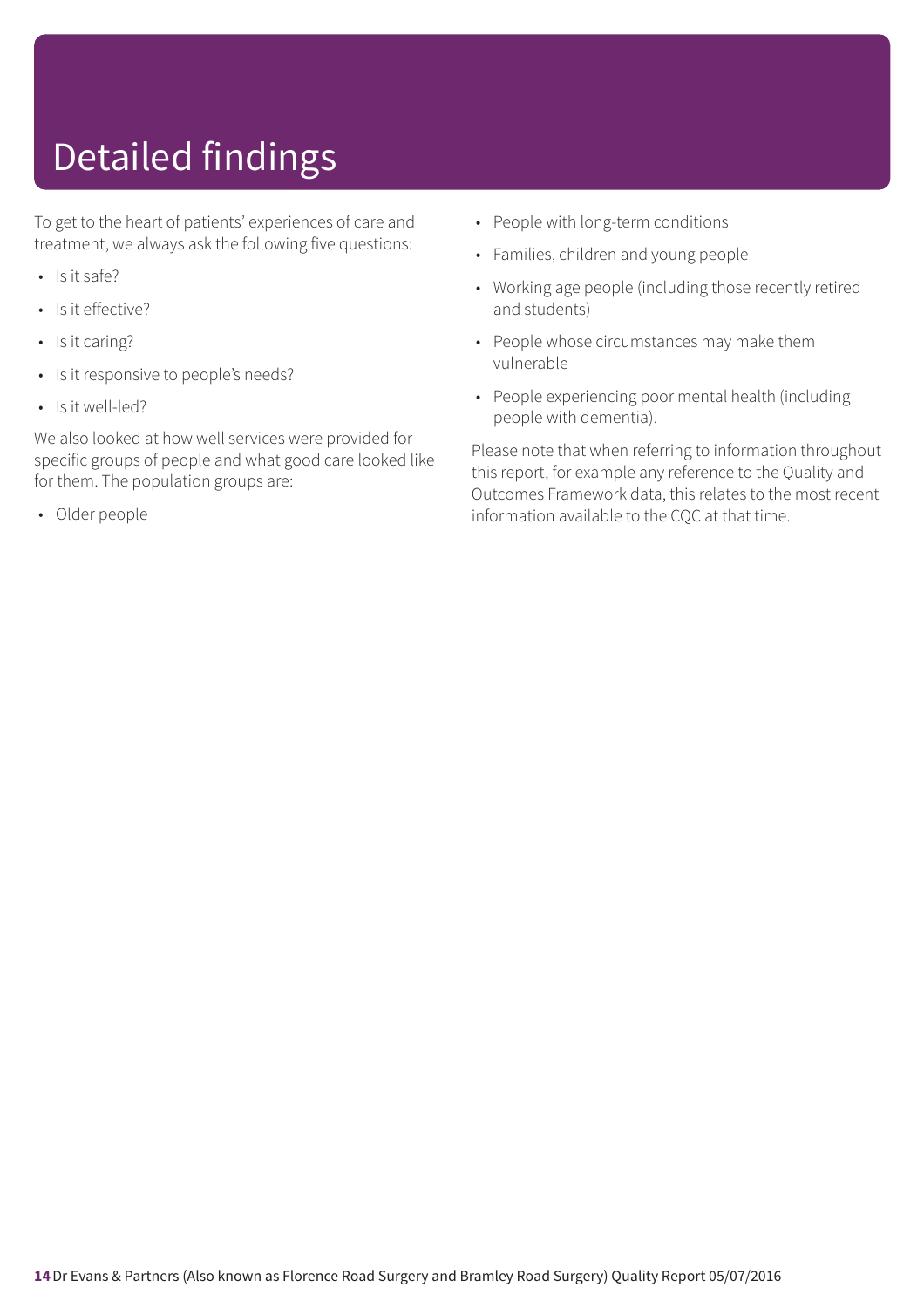### Are services safe?

### **Our findings**

#### **Safe track record and learning**

There was an effective system in place for reporting and recording significant events.

- Staff told us they would inform the practice manager of any incidents and there was a recording form available on the practice's computer system.
- The practice carried out a thorough analysis of the significant events which included a log showing the details of the incident, the outcome of investigation, action taken and lessons learned.
- We saw evidence that when things went wrong with care and treatment, patients were informed of the incident, received reasonable support, truthful information, a written apology and were told about any actions to improve processes to prevent the same thing happening again.

We reviewed safety records, incident reports, patient safety alerts and minutes of meetings where these were discussed. We saw evidence that lessons were shared and action was taken to improve safety in the practice. For example, the practice had reviewed their protocol to strengthen safety net arrangements as a result of a vaccination error. Clinical supervision arrangements and de-brief sessions had been increased to support new members of clinical staff.

#### **Overview of safety systems and processes**

The practice had clearly defined and embedded systems, processes and practices in place to keep patients safe and safeguarded from abuse, which included:

• Arrangements were in place to safeguard children and vulnerable adults from abuse. These arrangements reflected relevant legislation and local requirements. Policies were accessible to all staff. The policies outlined who to contact for further guidance if staff had concerns about a patient's welfare. However, it was observed that the safeguarding children policy incorrectly referred to the local Primary Care Trust (PCT) which no longer existed. There was a lead member of staff for safeguarding. The GPs attended safeguarding meetings when possible and always provided reports where necessary for other agencies. Staff demonstrated they

understood their responsibilities and all had received training on safeguarding children and vulnerable adults relevant to their role. GPs were trained to child safeguarding level three and nurses to level two.

- A notice in the waiting room advised patients that chaperones were available if required. All staff who acted as chaperones were trained for the role and most had received a Disclosure and Barring Service (DBS) check. (DBS
- The practice maintained appropriate standards of cleanliness and hygiene. We observed the premises to be generally clean and tidy although there were areas at Florence Road Surgery that were in a poor state of repair. We were told that the practice had experienced two floods in the previous three months and that they were awaiting authorisation from their Insurance Company to proceed with repairs. The nurse practitioner was the infection control clinical lead who liaised with the local infection prevention teams to keep up to date with best practice. There was an infection control protocol in place and staff had received up to date training. Annual infection control audits were undertaken and we saw evidence that action was taken to address where possible, any improvements identified as a result. We saw for example, that action plans had been developed with targeted completion dates for the replacement of ceramic tiles in the treatment rooms at Bramley Road Surgery which had been achieved. In addition to the replacement of chairs not previously covered in impermeable and washable materials at Florence Road Surgery. There were however several actions that remained outstanding at both sites due to financial constraints. For example, replacement of non-lever operated sink taps and carpeted consultation rooms. Carpeted areas were steam cleaned in accordance with practice infection control policy and carpets were not in place in treatment rooms.
- The arrangements for managing medicines, including emergency medicines and vaccines, in the practice kept patients safe (including obtaining, prescribing, recording, handling, storing, security and disposal). However, it was noted that fridge temperature monitoring records did not always document the reason temperatures had on occasions fallen out of range. We were told that there had been no incidents of fridge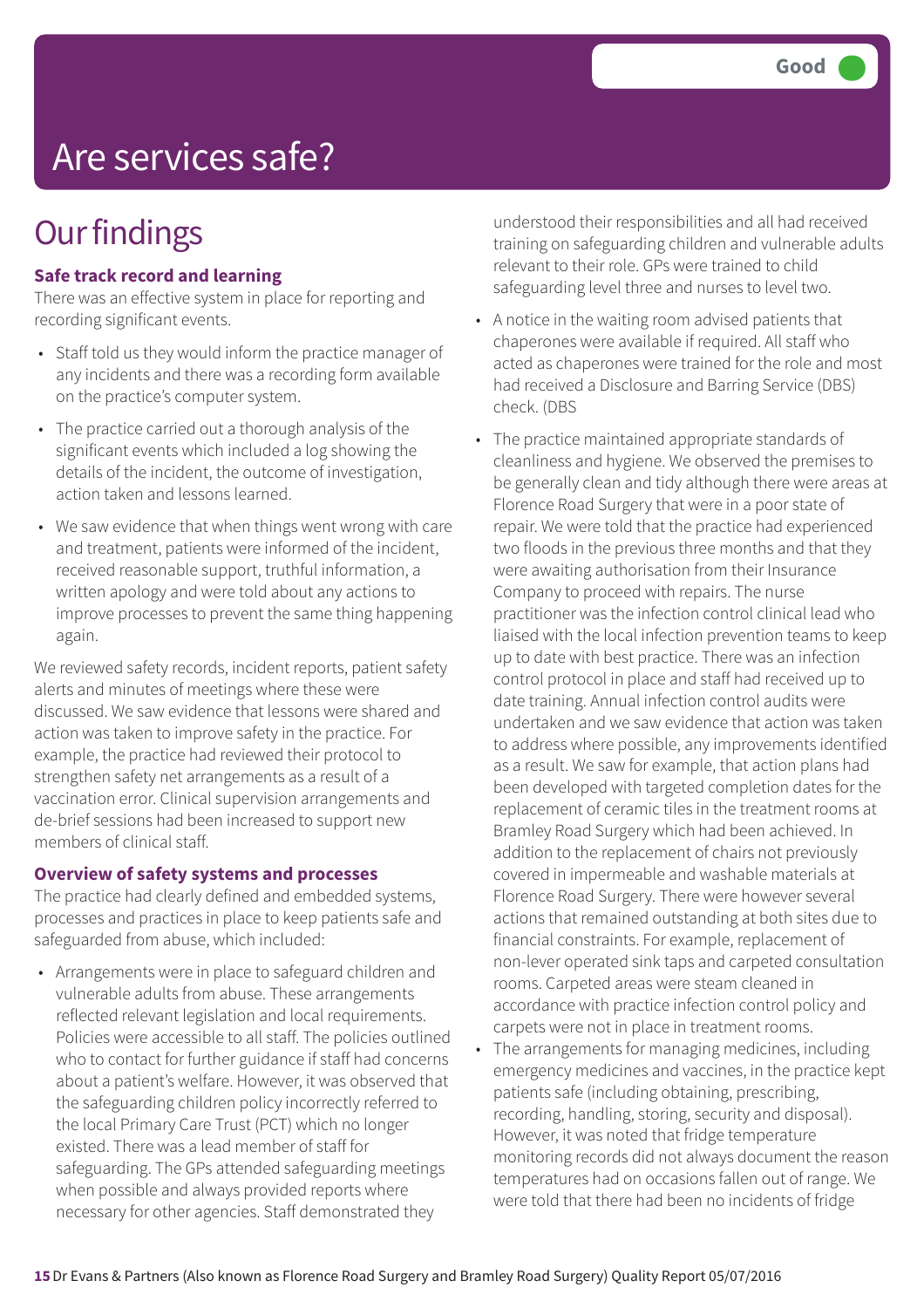### Are services safe?

temperatures falling outside the recommended range without valid cause. It was also observed that the vaccine stock folder did not record an expiry date or running stock total.

- Protocols were in place for handling and processing repeat prescriptions which included the review of high risk medicines. The pharmacy team sub-contracted by the practice were responsible for the management process of prescription requests with defined parameters. This included the acceptance, handling, movement, review and issuing of prescriptions for GP authorization. The practice carried out regular medicines audits, with the support of the local CCG pharmacy teams, to ensure prescribing was in line with best practice guidelines for safe prescribing. Blank prescription forms and pads were securely stored and there were systems in place to monitor their use. One of the nurses had qualified as an Independent prescriber and could therefore prescribe medicines for specific clinical conditions. This staff member had received mentorship and support from the medical staff for this extended role. Patient Group Directions (PGD) had been adopted by the practice to allow nurses to administer medicines in line with legislation. (PGD are written instructions for the supply or administration of medicines to groups of patients who may not be individually identified before presentation for treatment). The practice had a system for production of Patient Specific Directions (PSD) to enable Health Care Assistants (HCA) to administer flu vaccinations after specific training when a doctor or nurse was on the premises. However, whilst the practice PSD protocol included exclusion criteria for patients with specific conditions, it was unclear how patients had been excluded prior to the production of the flu clinic list the HCA was permissioned with. (Patient Specific Directions are written instruction, from a qualified and registered prescriber for a medicine including the dose, route and frequency or appliance to be supplied or administered to a named patient after the prescriber has assessed the patient on an individual basis).
- We reviewed four personnel files of newly appointed staff and found appropriate recruitment checks had been undertaken prior to employment. For example, proof of identification, references, qualifications, registration with the appropriate professional body and the appropriate checks through the Disclosure and Barring Service.

#### **Monitoring risks to patients**

Risks to patients were assessed and well managed.

- There were procedures in place for monitoring and managing risks to patient and staff safety. There was a health and safety policy available and there was evidence that risk assessments had in accordance to protocol been carried out, which included identification of actions required to address or reduce potential risks. The practice had up to date fire risk assessments and we were told carried out regular fire drills at both practice sites, however there was no documented evidence to support this. All electrical equipment was checked to ensure the equipment was safe to use and clinical equipment was checked to ensure it was working properly. The practice had a variety of other risk assessments in place to monitor safety of the premises such as control of substances hazardous to health and infection control and legionella (Legionella is a term for a particular bacterium which can contaminate water systems in buildings).
- Arrangements were in place for planning and monitoring the number of staff and mix of staff needed to meet patients' needs. There was a rota system in place for all the different staffing groups to ensure enough staff were on duty.

#### **Arrangements to deal with emergencies and major incidents**

The practice had adequate arrangements in place to respond to emergencies and major incidents.

- There was an instant messaging system on the computers in all the consultation and treatment rooms which alerted staff to any emergency.
- All clinical staff had received basic life support training in the last year and non-clinical staff in the last three years, with the exception of those most recently appointed. There were emergency medicines available in the treatment room at both surgery sites.
- The practice had a defibrillator available on the premises and oxygen with adult and children's masks. A first aid kit and accident book were available.
- Emergency medicines were easily accessible to staff in a secure area of the practice and all staff knew of their location. All the medicines we checked were in date and stored securely. However, the records maintained for the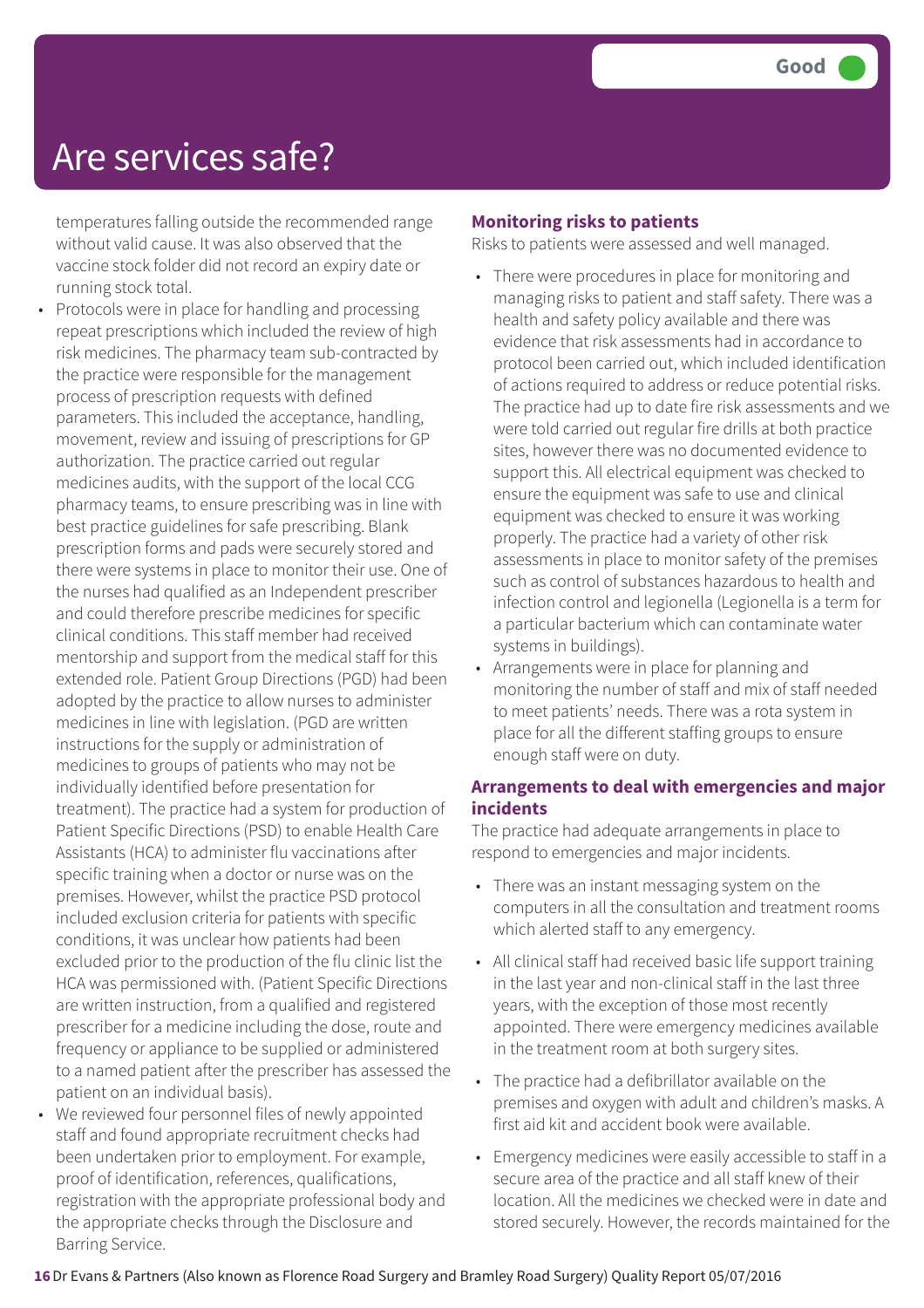### Are services safe?

monitoring of emergency medicines stock and expiry dates did not reference the two areas which they were stored and therefore it was unclear which stock item was due for replacement.

• The practice had a comprehensive business continuity plan in place for major incidents such as power failure or building damage. The plan included emergency contact numbers for staff and a communication cascade route.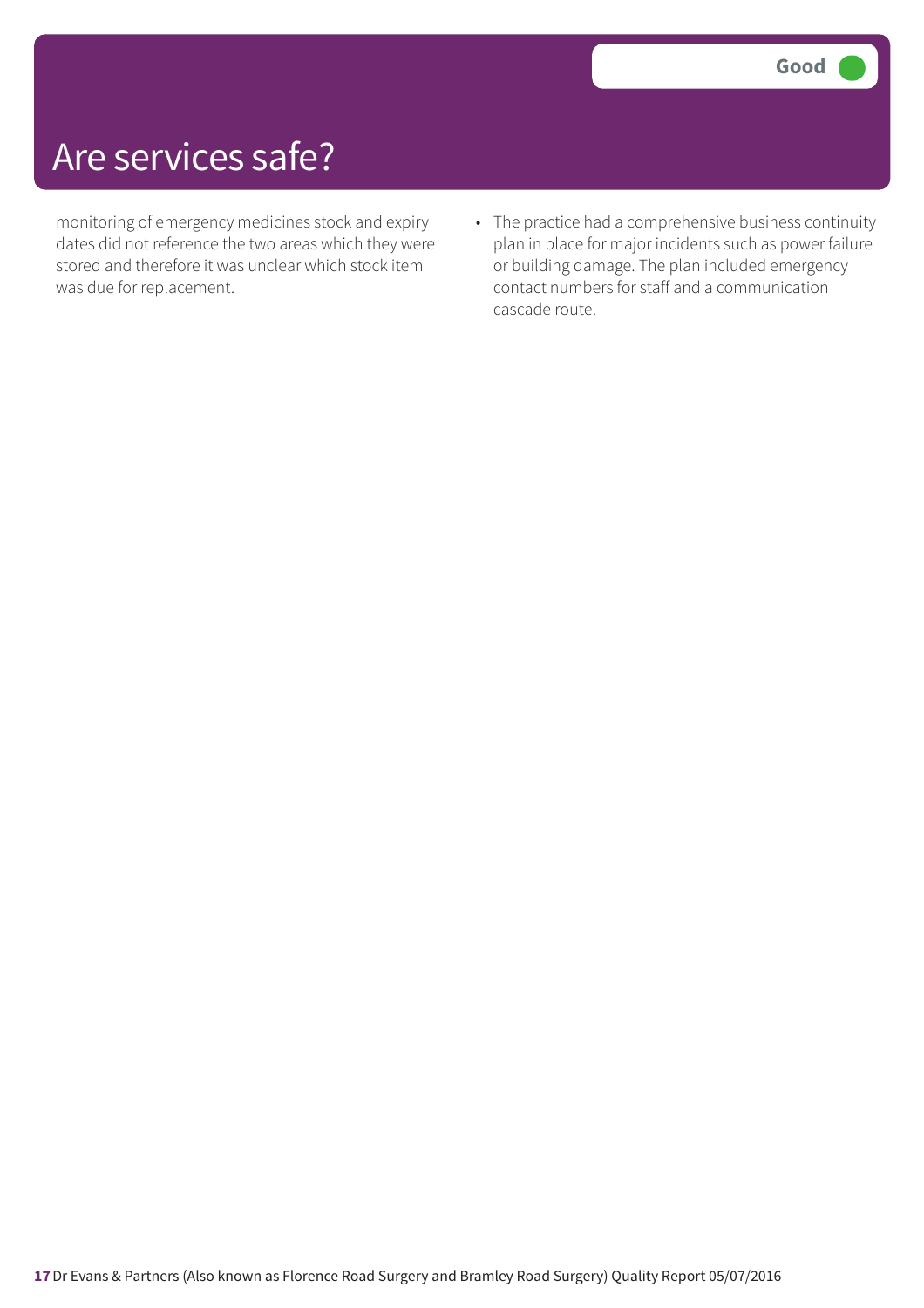### Are services effective?

(for example, treatment is effective)

### **Our findings**

#### **Effective needs assessment**

The practice assessed needs and delivered care in line with relevant and current evidence based guidance and standards, including National Institute for Health and Care Excellence (NICE) best practice guidelines.

• The practice had systems in place to keep all clinical staff up to date, including monthly clinical meetings where medical updates, interesting cases and significant events were discussed. Staff had access to guidelines from NICE and used this information to deliver care and treatment that met patients' needs.

#### **Management, monitoring and improving outcomes for people**

The practice used the information collected for the Quality and Outcomes Framework (QOF) and performance against national screening programmes to monitor outcomes for patients. (QOF is a system intended to improve the quality of general practice and reward good practice). The most recent published results were 98.7% of the total number of points available with 13% exception reporting. (Exception reporting is the removal of patients from QOF calculations where, for example, the patients are unable to attend a review meeting or certain medicines cannot be prescribed because of side effects). This practice was not an outlier for any QOF (or other national) clinical targets.

Data from 2014/2015 showed:

- Performance for diabetes related indicators was 99%, which was better than the CCG average of 86% and the national average of 89%.
- Performance for mental health related indicators was 100%, which was better than the CCG average of 95% and the national average of 93%.

There was evidence of quality improvement including clinical audit.

• There had been six clinical audits completed in the last two years, three of these were completed audits where the improvements made were implemented and monitored. For example, an audit was recently completed to review patients prescribed a proton pump inhibitor and also a type of anti-platelet, following new guidance that reported a potential interaction between the two medicines. Those patients identified were

invited to a medication review to discuss and change their prescription if appropriate. The second cycle of this audit was in process at the time of inspection to establish if this intervention had improved the number of patients receiving both medications. Two other audits were at second audit cycle stage including a contraception coil fitting audit and a concomitant prescribing audit with potential of reduced efficacy.

• The practice participated in local audits, national benchmarking and peer review. Findings were used by the practice to improve services. For example, the practice compared data on accident emergency attendances with other local practices to share knowledge and identify areas for improvement. The practice had lower accident and emergency attendances for the CCG area.

Information about patients' outcomes was used to make improvements, for example the practice engaged in local enhanced services and used risk stratification tools to identify patients at risk of unplanned hospital admission and invite them for review to create integrated care plans aimed at reducing that risk. The practice had achieved above the target of 2% of care plans agreed and completed.

#### **Effective staffing**

Staff had the skills, knowledge and experience to deliver effective care and treatment.

- The practice had an induction programme for all newly appointed staff. This covered such topics as fire safety, health and safety and review of staff handbook. All mandatory training was completed by newly appointed staff within the first month.
- The practice could demonstrate how they ensured role-specific training and updating for relevant staff. For example, for those reviewing patients with long term conditions. The nurse practitioner had completed the Warwick University diabetes course for healthcare professionals.
- Staff administering vaccines and taking samples for the cervical screening programme had received specific training which had included an assessment of competence. Staff who administered vaccines could demonstrate how they stayed up to date with changes to the immunisation programmes, for example by access to on line resources and discussion at practice and locality meetings.

**18**Dr Evans & Partners (Also known as Florence Road Surgery and Bramley Road Surgery) Quality Report 05/07/2016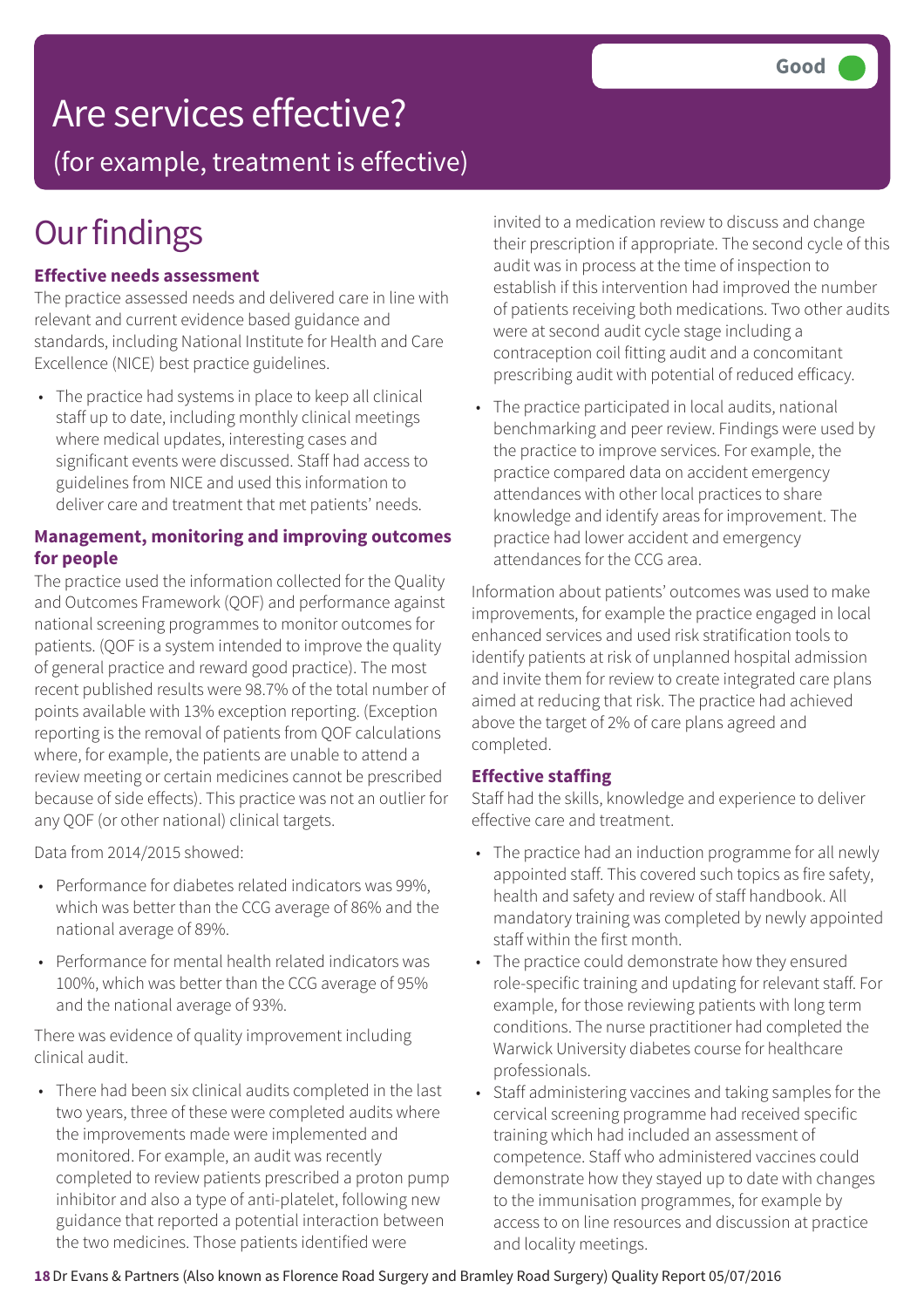## Are services effective?

(for example, treatment is effective)

- The learning needs of staff were identified through a system of appraisals, meetings and reviews of practice development needs. Staff had access to appropriate training to meet their learning needs and to cover the scope of their work. This included ongoing support, one-to-one meetings, clinical supervision and support for revalidating GPs. All clinical staff had received an appraisal within the last 12 months, however administration staff had not received appraisals since 2013. We were told the practice had fallen behind with appraisals due to a change in their clinical system and changes in staffing but this would be progressed this year.
- Staff received training that included safeguarding, fire safety awareness, basic life support, infection control and information governance. Staff had access to and made use of e-learning training modules and in-house training.

#### **Coordinating patient care and information sharing**

The information needed to plan and deliver care and treatment was available to relevant staff in a timely and accessible way through the practice's patient record system and their intranet system.

- This included care and risk assessments, care plans, medical records and investigation and test results.
- The practice shared relevant information with other services in a timely way, for example when referring patients to other services or sharing information with out of hours services.

Staff worked together and with other health and social care professionals to understand and meet the range and complexity of patients' needs and to assess and plan ongoing care and treatment. This included when patients moved between services, including when they were referred, or after they were discharged from hospital. Meetings took place with other health care professionals on a monthly basis when care plans were routinely reviewed and updated for patients with complex needs. The practice held quarterly meetings with the community palliative care team and also safeguarding meetings with the health visitor.

#### **Consent to care and treatment**

Staff sought patients' consent to care and treatment in line with legislation and guidance.

- Staff understood the relevant consent and decision-making requirements of legislation and guidance, including the Mental Capacity Act (MCA) 2005. Clinical staff had received specific MCA training including Deprivation of Liberty Safeguards (DoLS). When providing care and treatment for children and young people, staff carried out assessments of capacity to consent in line with relevant guidance.
- Where a patient's mental capacity to consent to care or treatment was unclear the GP or practice nurse assessed the patient's capacity and, recorded the outcome of the assessment.
- The practice took formal written consent with a standard consent form for minor surgical procedures. However, we did not see evidence that the process for seeking consent was monitored through patient records audits.

#### **Supporting patients to live healthier lives**

The practice identified patients who may be in need of extra support. For example:

- Patients receiving end of life care, carers, those at risk of developing a long-term condition and those requiring advice on their diet and smoking cessation. Patients were signposted to the relevant service.
- Smoking cessation advice was available in house with the health care assistants, who also visited house bound patients. A smoking cessation clinic was offered at Bramley Road Surgery on Saturday mornings. Patients who could not attend the practice were referred to local support group services.

The practice's uptake for the cervical screening programme was 63%, which was below the CCG average of 67% and the national average of 74%. We were told that there was a high population of patients from overseas who did not respond to cervical screening invites. There was a policy to offer telephone and text message reminders for patients who did not attend their cervical screening test. The practice demonstrated how they encouraged uptake of the screening programme by using information in different languages and for those with a learning disability and they ensured a female sample taker was available. There were failsafe systems in place to ensure results were received for all samples sent for the cervical screening programme and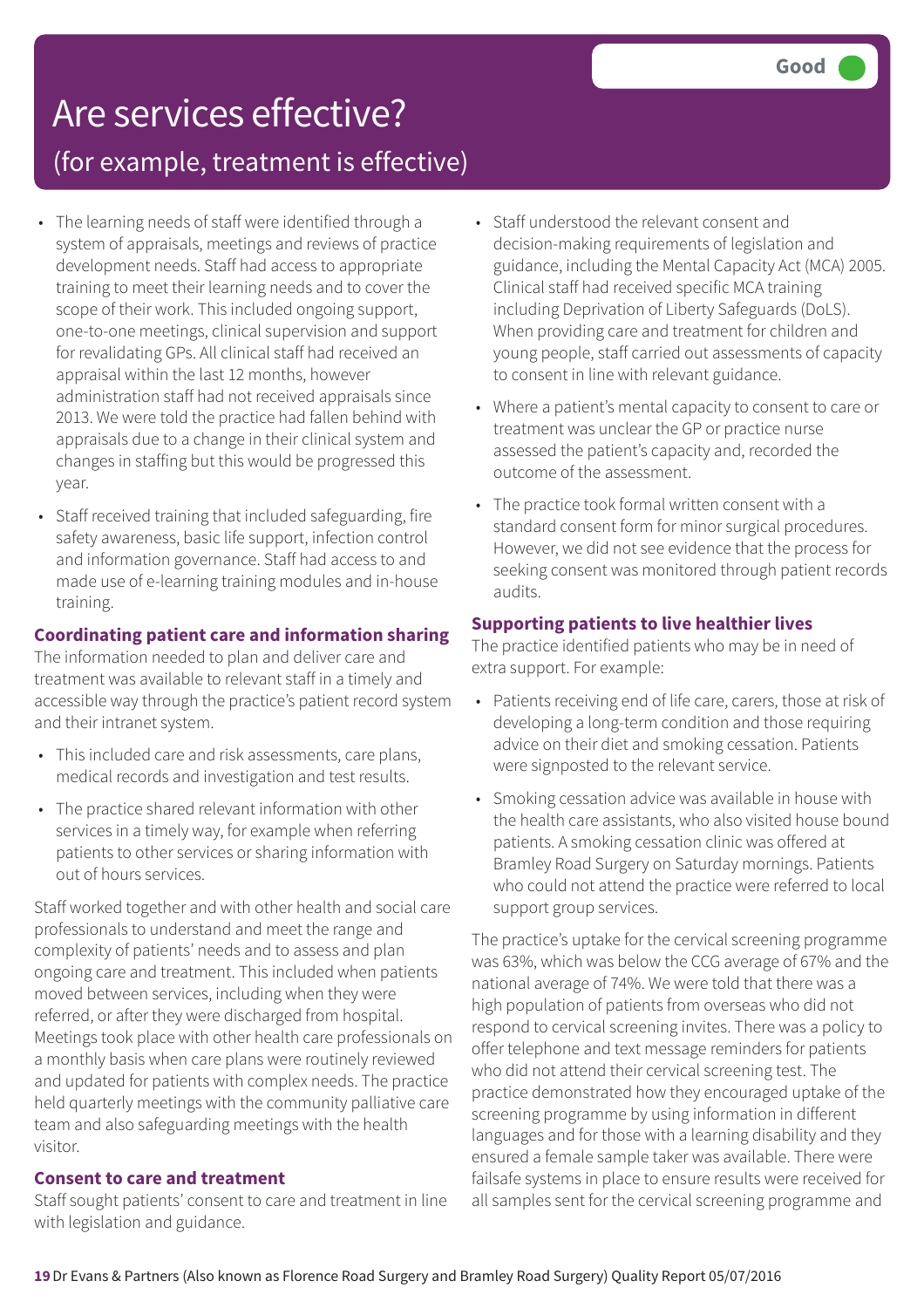### Are services effective? (for example, treatment is effective)

the practice followed up women who were referred as a result of abnormal results. The practice also encouraged its patients to attend national screening programmes for bowel and breast cancer screening.

Childhood immunisation rates for the vaccinations given were below CCG averages. For example, childhood immunisation rates for the vaccinations given to under two year olds ranged from 21% to 89% compared to CCG rates of 31% to 94% consecutively. Rates for vaccinations given to five year olds ranged from 52% to 95% compared to CCG rates of 69% to 94% consecutively. The practice informed us that this was in part due to a high number of overseas patients that did not provide immunisation data. To address this the practice had changed their registration process requiring the provision of child immunisation

records for all children when registering with the practice. If immunisation records were not available or in a different language, an appointment had to be made with the practice nurse for further enquiry. Since introducing this system the practice told us that there had been an improvement to the immunization rates. Reminders were sent to families if a child missed their vaccination and if there was no response the Health Visitor team would be informed.

Patients had access to appropriate health assessments and checks. These included health checks for new patients and NHS health checks for patients aged 40–74 with the Healthcare Assistants. Appropriate follow-ups for the outcomes of health assessments and checks were made, where abnormalities or risk factors were identified.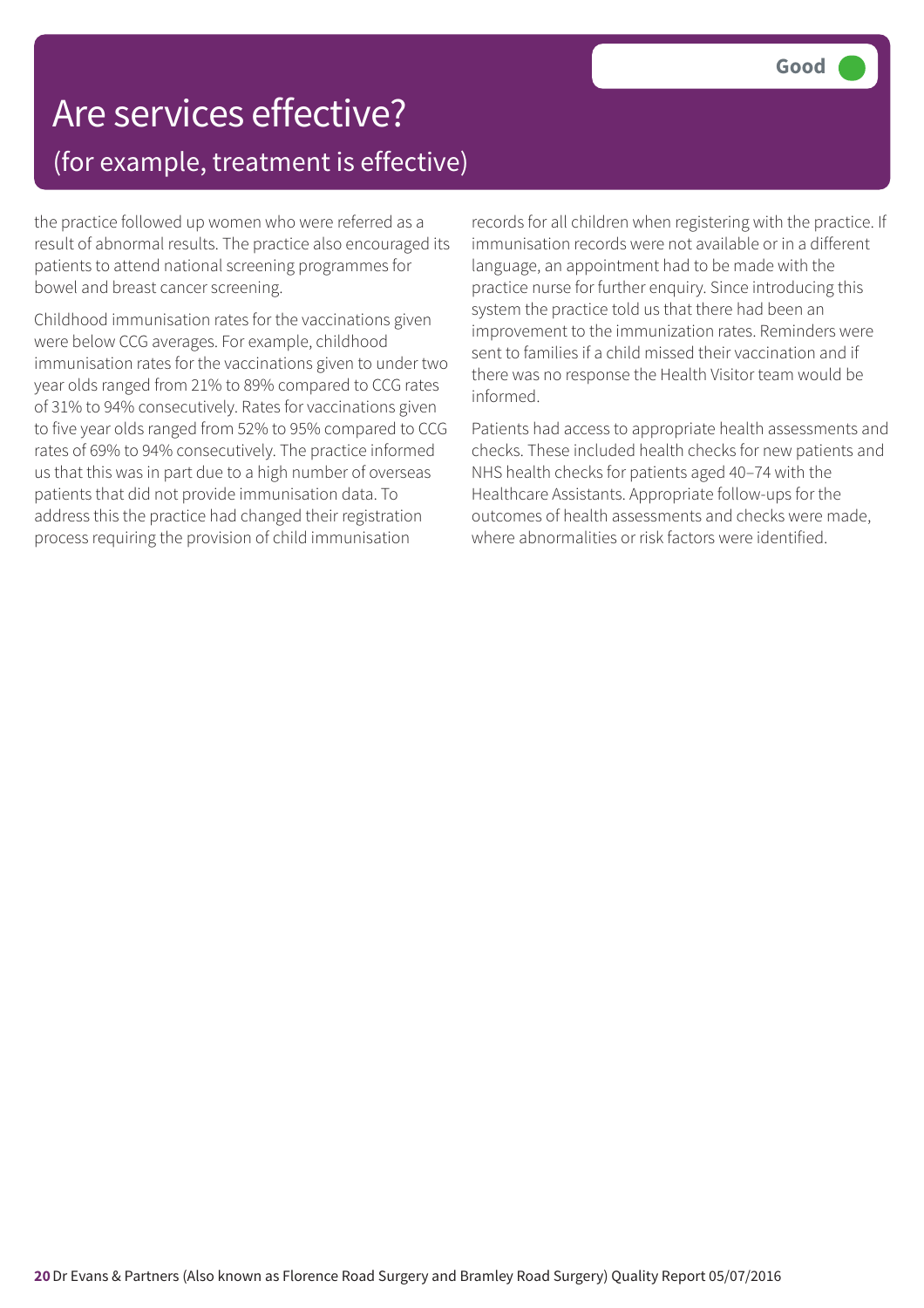## Are services caring?

### **Our findings**

#### **Kindness, dignity, respect and compassion**

We observed members of staff were courteous and very helpful to patients and treated them with dignity and respect.

- Curtains were provided in consulting rooms to maintain patients' privacy and dignity during examinations, investigations and treatments.
- We noted that consultation and treatment room doors were closed during consultations; conversations taking place in these rooms could not be overheard.
- Reception staff knew when patients wanted to discuss sensitive issues or appeared distressed they could offer them a private room to discuss their needs.

The majority of the 28 patient Care Quality Commission comment cards we received were positive about the service experienced. Patients said they felt the practice was well run, offered an excellent service and staff were caring, supportive, friendly and treated them with dignity and respect.

We spoke with two members of the patient participation group (PPG). They also told us they were satisfied with the care provided by the practice and said their dignity and privacy was respected. Comment cards highlighted that staff responded compassionately when they needed help and provided support when required.

Results from the national GP patient survey showed patients felt they were treated with compassion, dignity and respect. The practice was at or above average for its satisfaction scores on consultations with GPs and nurses. For example:

- 86% of patients said the GP was good at listening to them compared to the clinical commissioning group (CCG) average of 84% and the national average of 89%.
- 86% of patients said the GP gave them enough time compared to the CCG average of 80% and the national average of 87%.
- 92% of patients said they had confidence and trust in the last GP they saw compared to the CCG average of 93% and the national average of 95%.
- 80% of patients said the last GP they spoke to was good at treating them with care and concern compared to the CCG average of 78% and the national average of 85%.
- 93% of patients said the last nurse they spoke to was good at treating them with care and concern compared to the CCG average of 83% to the national average of 91%.
- 90% of patients said they found the receptionists at the practice helpful compared to the CCG average of 82% and the national average of 87%.

The practice provided several examples of where staff had provided support to patients. For example, we were told that staff had on occasions assisted patients travelling home from the practice when they had been unable to arrange or could not afford transport home.

#### **Care planning and involvement in decisions about care and treatment**

Patients told us they felt involved in decision making about the care and treatment they received. They also told us they felt listened to and supported by staff and had sufficient time during consultations to make an informed decision about the choice of treatment available to them. Patient feedback from the comment cards we received was also positive and aligned with these views. We also saw that care plans were personalised.

Results from the national GP patient survey showed patients responded positively to questions about their involvement in planning and making decisions about their care and treatment. Results were in line with local and national averages. For example:

- 84% of patients said the last GP they saw was good at explaining tests and treatments compared to the CCG average of 81% and the national average of 86%.
- 81% of patients said the last GP they saw was good at involving them in decisions about their care compared to the CCG average of 74% and the national average of 82%.
- 88% of patients said the last nurse they saw was good at involving them in decisions about their care compared to the CCG average of 78% and national average of 85%.

The practice provided facilities to help patients be involved in decisions about their care: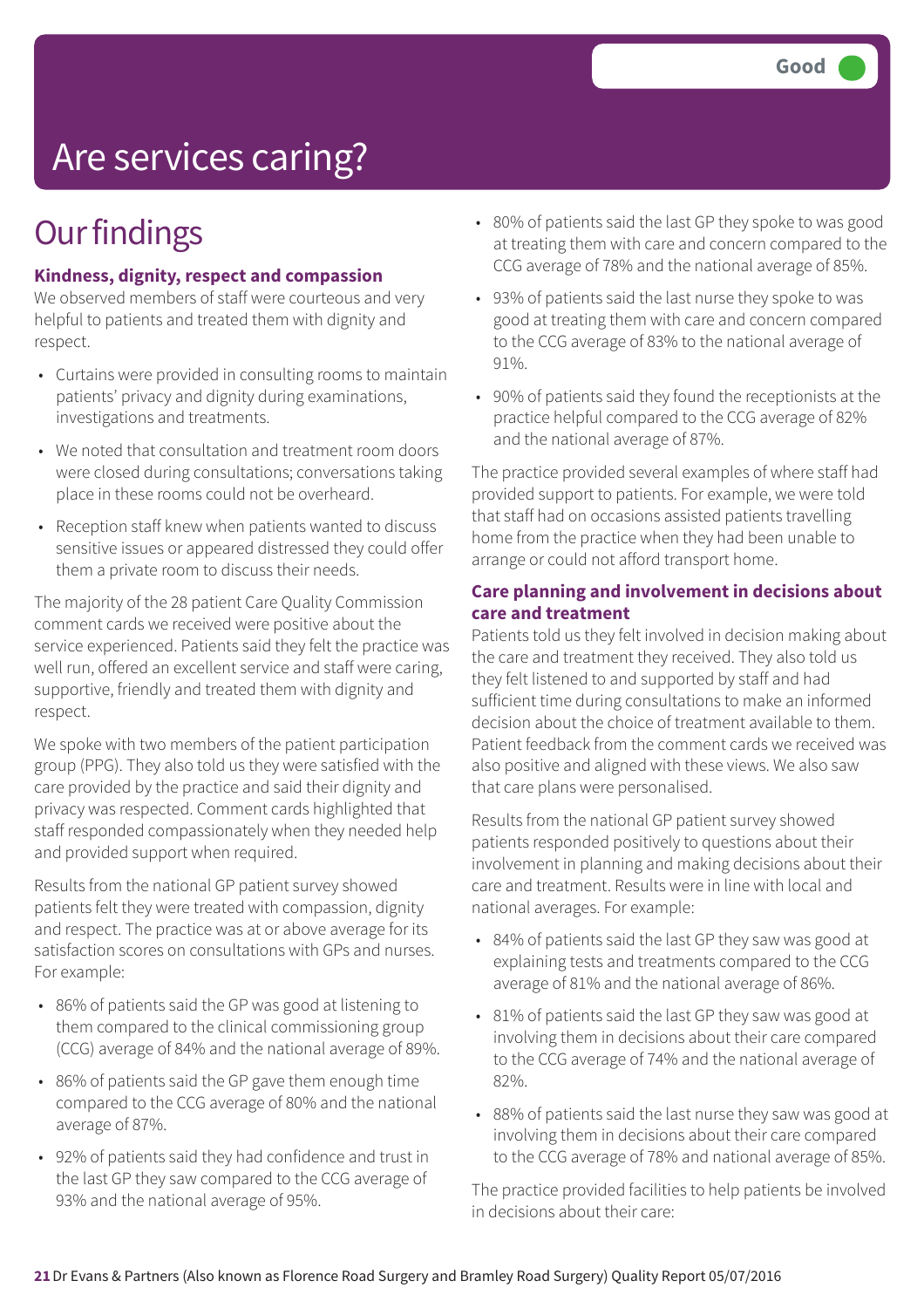### Are services caring?

- Staff told us that translation services were available for patients who did not have English as a first language. We saw notices in the reception area of the main practice informing patients this service was available, however there were no notices in the reception area of the branch site at Bramley Road. Staff who spoke other languages displayed a national flag on their name badge to indicate the language spoken.
- Information leaflets were available in easy read format.

#### **Patient and carer support to cope emotionally with care and treatment**

Patient information leaflets and notices were available in the patient waiting area which informed patients how to access a number of support groups and organisations. Information about support groups was also available on the practice website.

The practice's computer system alerted GPs if a patient was also a carer and they were offered additional support if required, for example extended appointments and health checks. The practice had identified 87 patients as carers (0.6% of the practice list). Written information was available on the carer's noticeboard to direct carers to the various avenues of support available to them. We were told that the practice had plans to promote the identification of more carers through staff training and written communications.

Staff told us that if families had suffered bereavement their usual GP contacted them or sent them a card. This was either followed by a patient consultation to meet the family's needs and/or by giving them advice on how to find a support service.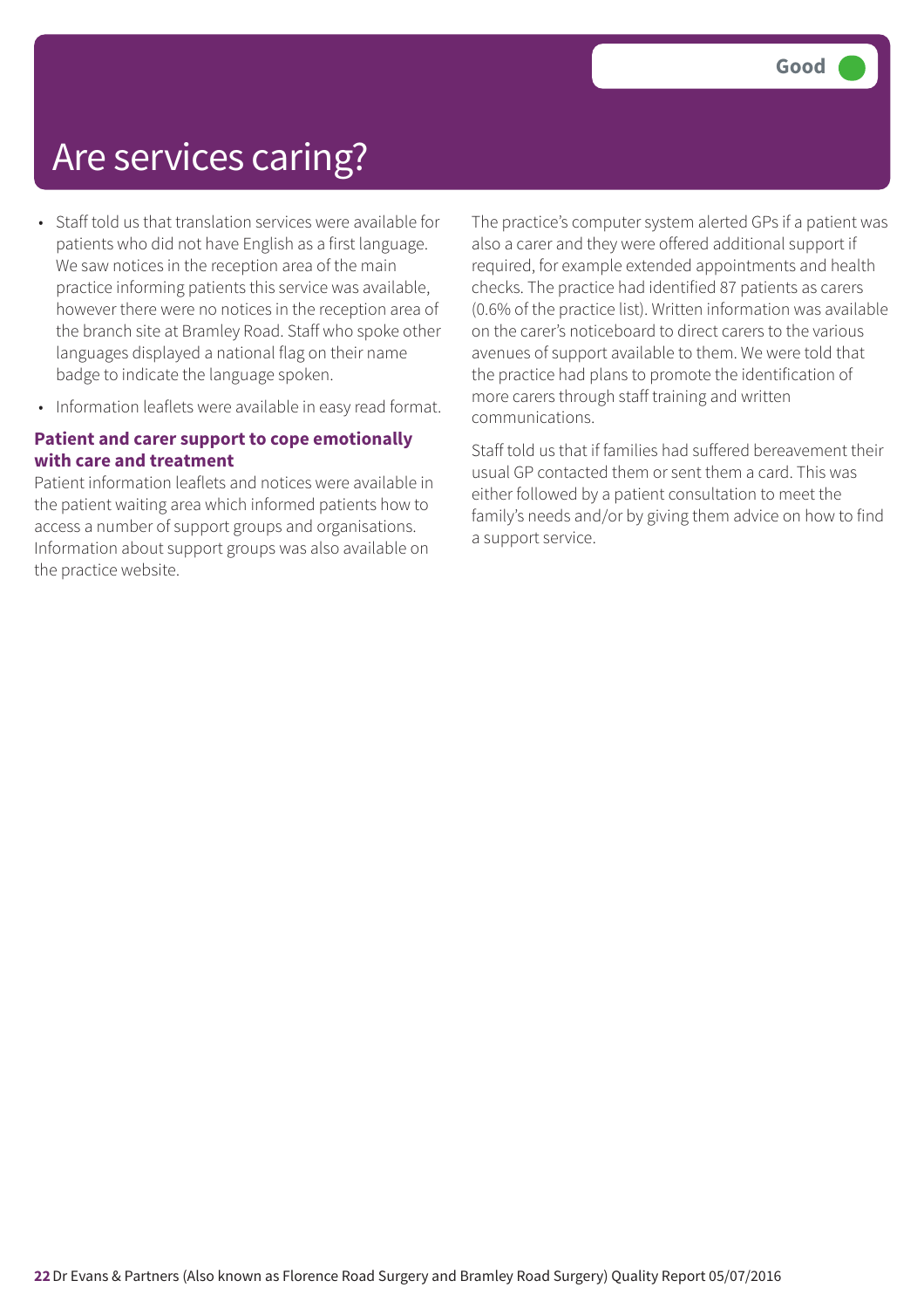## Are services responsive to people's needs?

(for example, to feedback?)

### **Our findings**

#### **Responding to and meeting people's needs**

The practice reviewed the needs of its local population and engaged with the NHS England Area Team and Clinical Commissioning Group (CCG) to secure improvements to services where these were identified. For example, the practice had assisted with the national development of the clinical pharmacist in General Practice pilot and had won funding for Ealing GP federation to mobilise the initiative across the whole CCG.

- Home visits were available for older patients and patients who had clinical needs which resulted in difficulty attending the practice.
- The practice provided care for residents with complex needs at a local nursing home with twice weekly ward rounds with a GP and clinical pharmacist. They also provided services to two other local nursing homes with weekly visits by a GP and medication reviews and advice from the clinical pharmacist. This had contributed to a 91% reduction of medication errors over time.
- There was a hearing loop, translation services and some disabled facilities although there was no dedicated disabled toilet at Florence Road Surgery. The practice had planned to install a disabled toilet however due to building regulation requirements this had not been permitted.
- The practice provided care for families at a local women's refuge centre.
- There were dedicated same day and pre-bookable appointment slots twice daily for children under the age of 16 years at both surgeries Monday to Friday.
- There were dedicated same day and pre-bookable appointment slots twice daily for adults at both surgeries Monday to Friday.
- The practice offered a 'Student Clinic' at Bramley Road Surgery for one hour a day three times a week in term time for University of West London students living within the London Borough of Ealing. The practice also accommodated students who required appointments outside the dedicated times at either of the surgeries.
- There were longer appointments available for patients with a learning disability.
- The practice provided care to asylum seekers and young people living in supported accommodation locally.

• The practice provided clinical facilities for annual screening of cardiac risk in the young, for patients registered at the practice and from the wider Ealing community. We were told that the average abnormal ECG detection rate in this patient group was six to seven patients per year. The practice had been commended for the facilitation of this ECG screening service by a charity set up to

#### **Access to the service**

The practice was open at both surgeries between 8.00am - 6.30pm Monday to Friday. Appointments were from 8.00am to 12.20pm and from 4.00pm to 6.30pm daily. Extended hours appointments were offered at Florence Road Surgery from 7.30am to 8.00am and 6.30pm to 8.30pm on Tuesday and from 7.30am to 8.00 on Wednesday. Extended hour appointments were offered at Bramley Road Surgery from 6.30pm to 8.30pm on Monday and Thursday and from 8.00am to 12.00pm every Saturday. Dedicated same day and pre-bookable appointment slots were available daily at both surgeries from 11.10am to 11.30am and 4.00pm to 4.30pm for children under 16 years of age and from 11.50am to 12.20pm and 4.45pm to 6.30pm for adults. In addition to pre-bookable appointments that could be booked up to six weeks in advance, nurse triage appointments were available daily from 8.00am to 12.30pm with an urgent appointment offered within three hours if required.

Results from the national GP patient survey showed that patient's satisfaction with how they could access care and treatment was comparable to local and national averages.

- 72% of patients were satisfied with the practice's opening hours compared to the CCG average of 71% and national average of 75%.
- 71% of patients said they could get through easily to the practice by phone compared to the CCG average of 69% and national average of 73%.

People told us on the day of the inspection that they were able to get appointments when they needed them.

#### **Listening and learning from concerns and complaints**

The practice had an effective system in place for handling complaints and concerns.

• Its complaints policy and procedures were in line with recognised guidance and contractual obligations for GPs in England.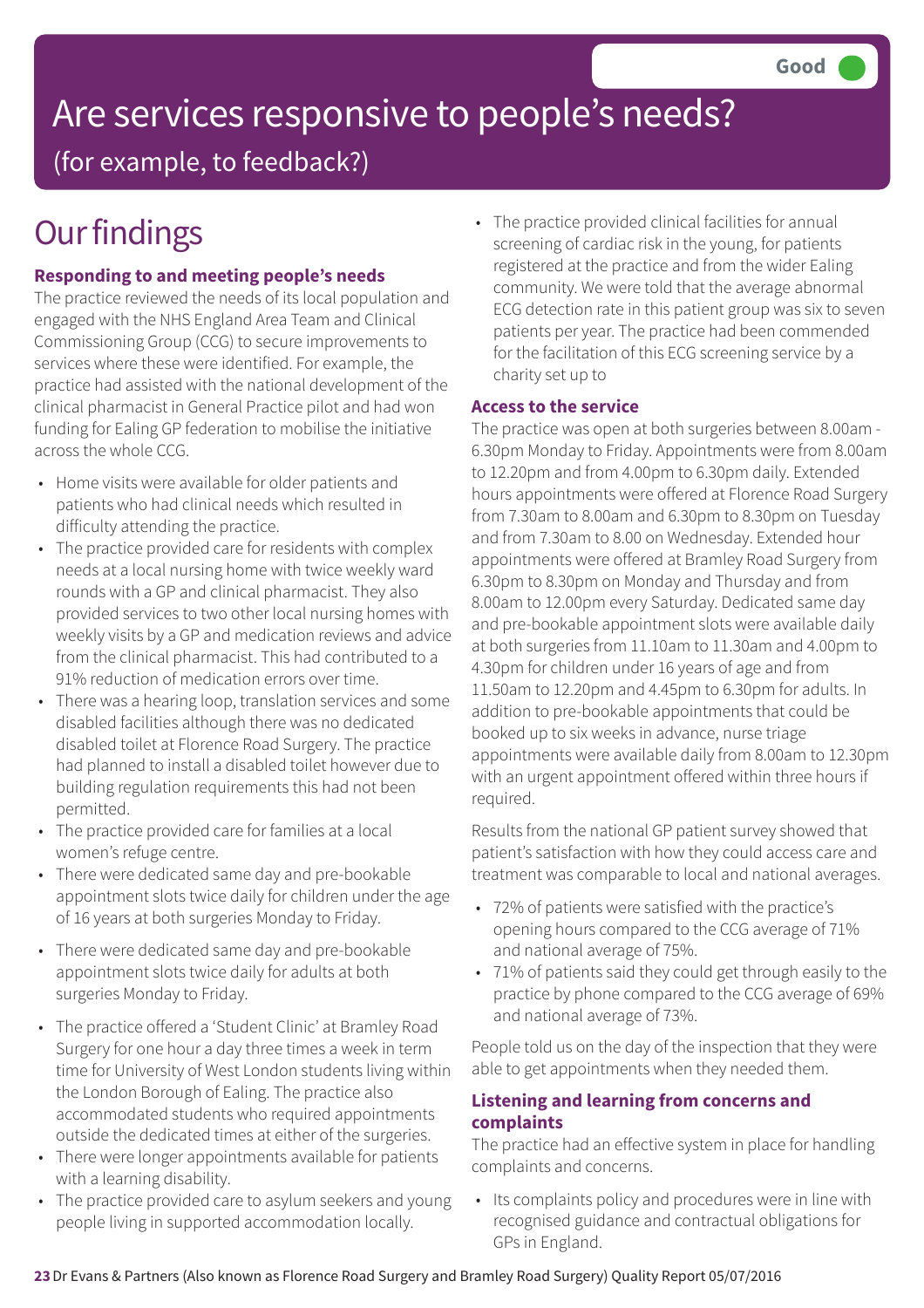## Are services responsive to people's needs?

(for example, to feedback?)

- The practice manager was the designated responsible person who handled all complaints in the practice.
- We saw that information was available to help patients understand the complaints system, for example on posters displayed, in the practice leaflet and on the practice website.

We looked at 19 complaints received in the last 12 months and found these were satisfactorily handled with openness and transparency and apologies were given where

appropriate. Lessons were learnt from individual concerns and complaints and also from analysis of trends and action was taken as a result to improve the quality of care. For example, following a complaint when a patient was unable to make an appointment over the telephone, the practice reviewed and found the event had not been dealt with in line with the appointment policy and so arranged further staff training to ensure all staff were aware and followed up to date appointment policies and procedures.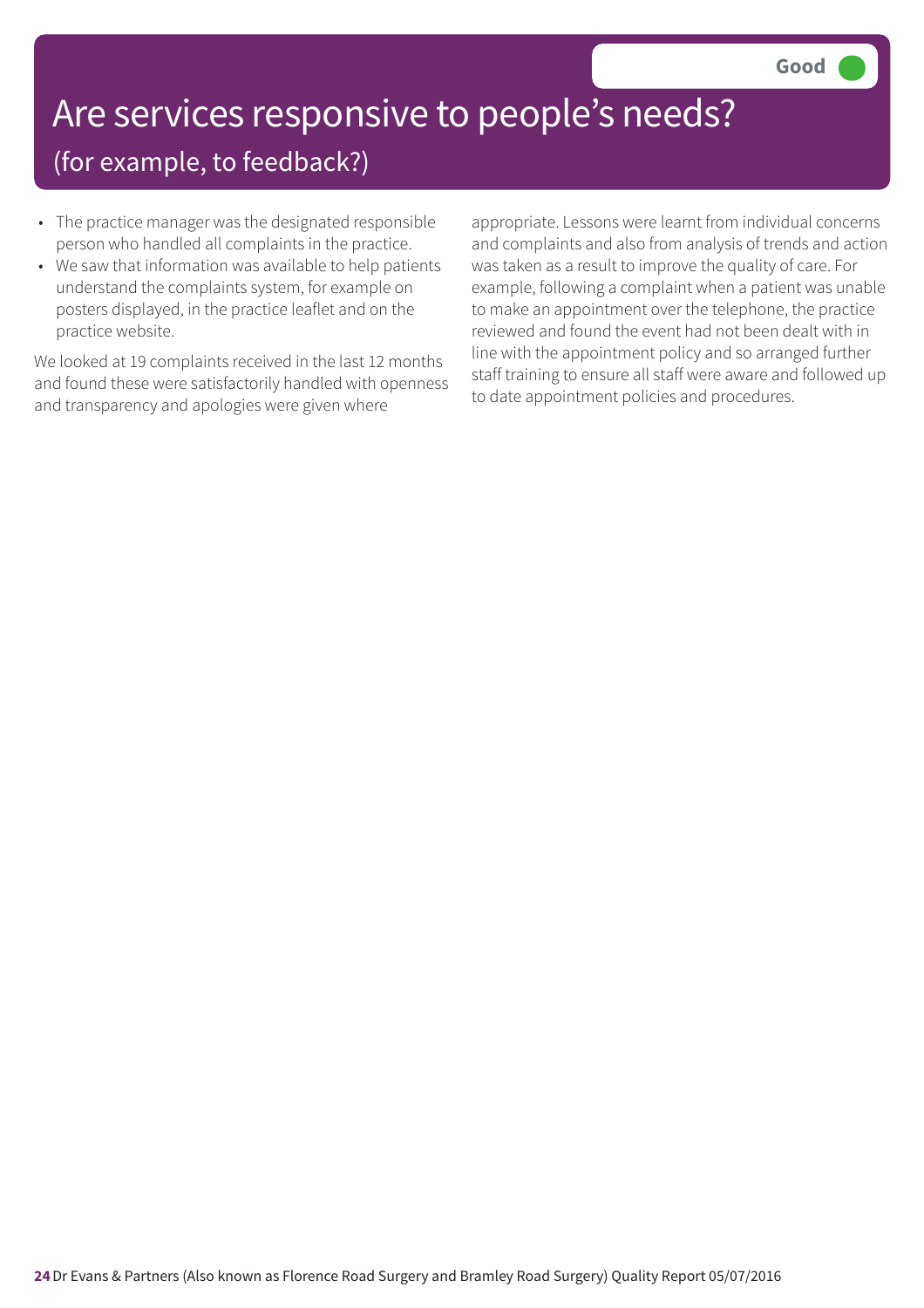### Are services well-led?

(for example, are they well-managed and do senior leaders listen, learn and take appropriate action)

### **Our findings**

#### **Vision and strategy**

The practice had a clear vision to deliver high quality care and promote good outcomes for patients.

- The practice had a mission statement to deliver care to patients in a caring, safe and effective way and staff knew and understood the values.
- The practice had a robust strategy and supporting business plans which reflected the vision and values and were regularly monitored.

#### **Governance arrangements**

The practice had an overarching governance framework which supported the delivery of the strategy and good quality care. This outlined the structures and procedures in place and ensured that:

- There was a clear staffing structure and that staff were aware of their own roles and responsibilities.
- Practice specific policies were implemented and were available to all staff on the shared drive and staff handbook, however some of these required review. The practice had purchased new on line software to ensure policies were managed and kept up to date and consistent with any new guidance or change in law.
- A comprehensive understanding of the performance of the practice was maintained.
- A programme of continuous clinical and internal audit was used to monitor quality and to make improvements.
- There were robust arrangements for identifying, recording and managing risks, issues and implementing mitigating actions.

#### **Leadership and culture**

On the day of inspection the partners in the practice demonstrated they had the experience, capacity and capability to run the practice and ensure high quality care. They told us they prioritised safe, high quality and compassionate care. Staff told us the partners were approachable and always took the time to listen to all members of staff.

The provider was aware of and had systems in place to ensure compliance with the requirements of the duty of candour. (The duty of candour is a set of specific legal requirements that providers of services must follow when things go wrong with care and treatment). The partners encouraged a culture of openness and honesty. The practice had systems in place to ensure that when things went wrong with care and treatment;

- The practice gave affected people reasonable support, truthful information and a verbal and written apology
- The practice kept written records of verbal interactions as well as written correspondence.

There was a clear leadership structure in place and staff felt supported by management.

- Staff told us the practice held regular team meetings.
- Staff told us there was an open culture within the practice and they had the opportunity to raise any issues at team meetings and felt confident and supported in doing so.
- Staff said they felt respected, valued and supported, particularly by the partners in the practice. All staff were involved in discussions about how to run and develop the practice and the partners encouraged all members of staff to identify opportunities to improve the service delivered by the practice.
- The practice supported staff to access training courses and held a budget for the funding of half the cost of training identified by staff to develop their skills. They also provided time back or alternatively paid staff for attendance at training sessions or courses in their own time.

#### **Seeking and acting on feedback from patients, the public and staff**

The practice encouraged and valued feedback from patients, the public and staff. It proactively sought patients' feedback and engaged patients in the delivery of the service.

• The practice had gathered feedback from patients through the patient participation group (PPG) and through surveys and complaints received. The PPG met regularly, carried out patient surveys and submitted proposals for improvements to the practice management team. For example, the PPG were currently involved in arranging with the practice the introduction of 'Expert Patient' sessions with the first

**25**Dr Evans & Partners (Also known as Florence Road Surgery and Bramley Road Surgery) Quality Report 05/07/2016